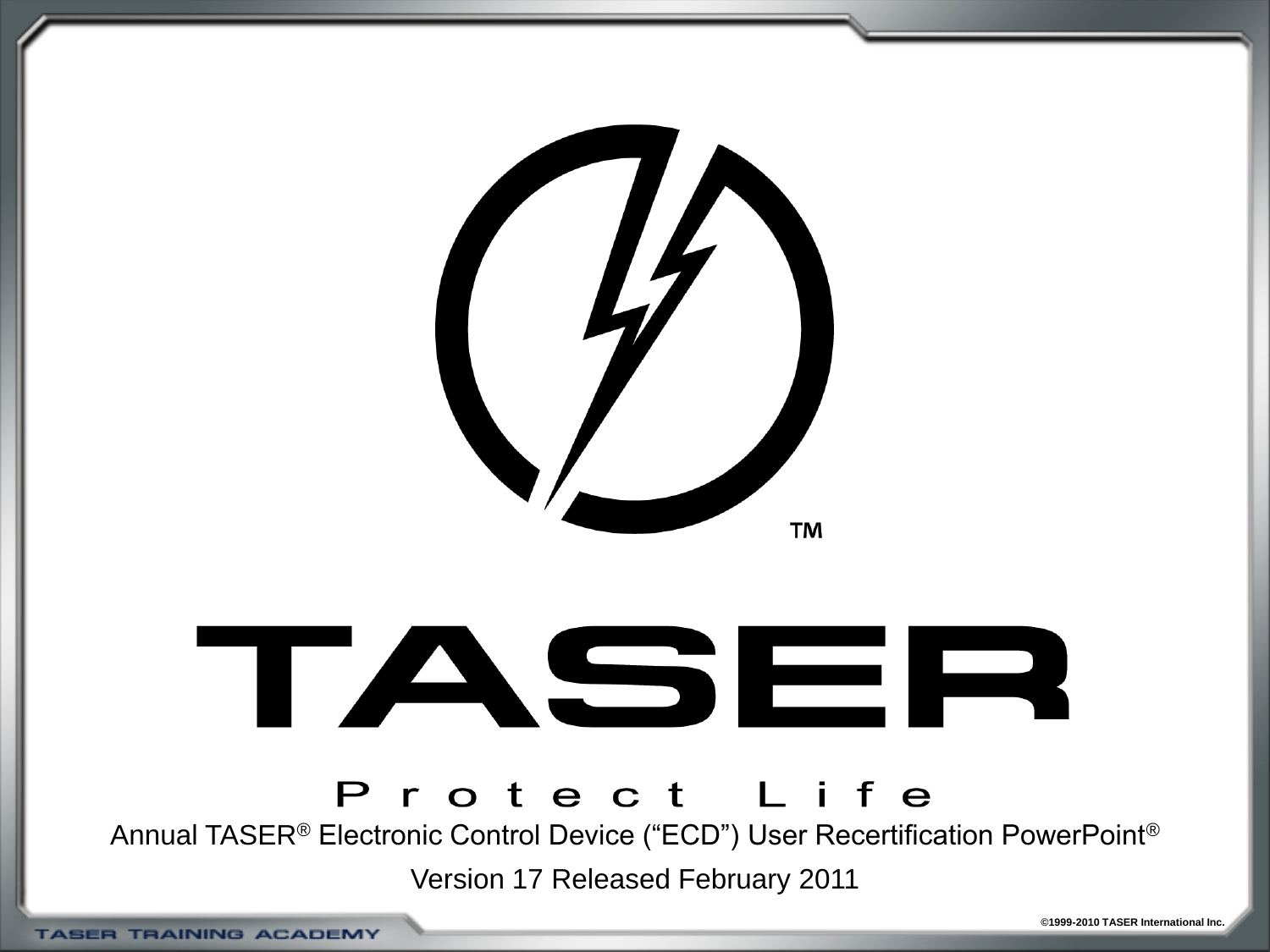### Contents

- ECD Smart Use Guidelines and Legal Update
- Tactical Consideration Update
- Fully Review Current Warnings



**TASER TRAINING ACADEMY**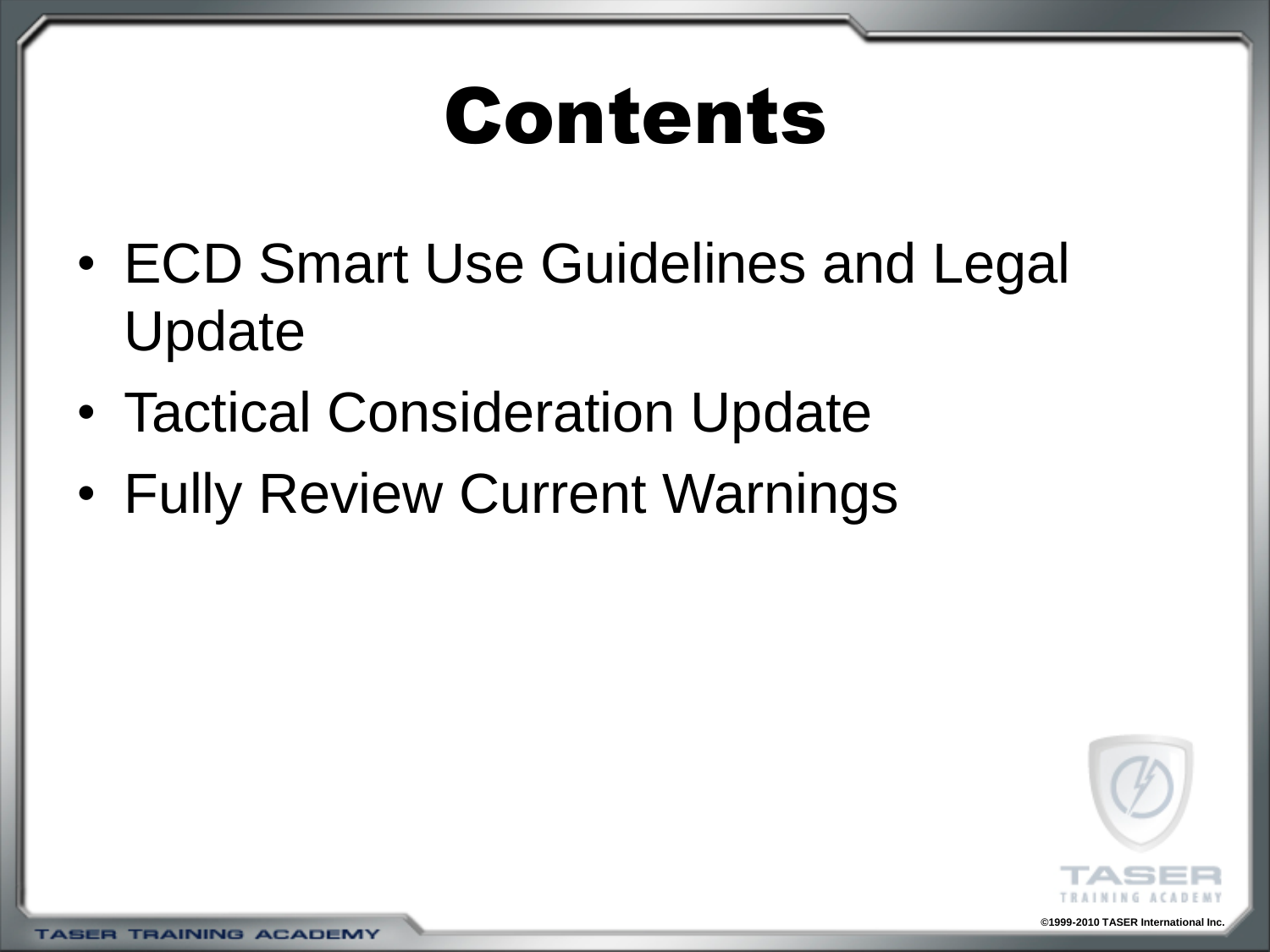# ECD Smart Use Guidelines and Legal Update \*



**©1999-2010 TASER International Inc.**

**TASER TRAINING ACADEMY**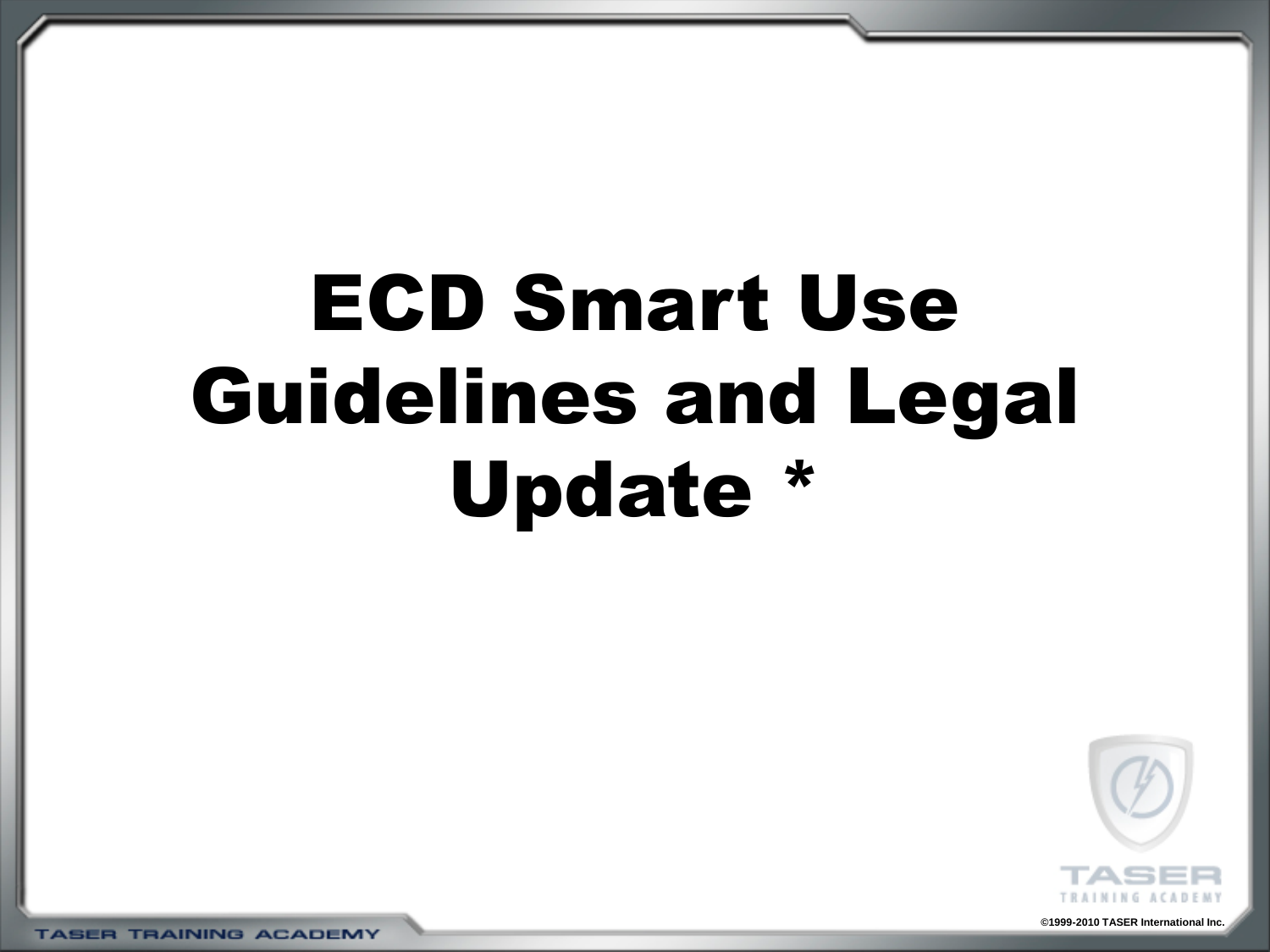# Recognition of Important Role of ECD to Protect

"We explicitly 'recognize[d] the important role controlled electric devices like the [TASER X26 ECD] can play in law enforcement" to "help protect police officers, bystanders, and suspects alike."

\**(Bryan, 9th Circuit, 11/30/10)*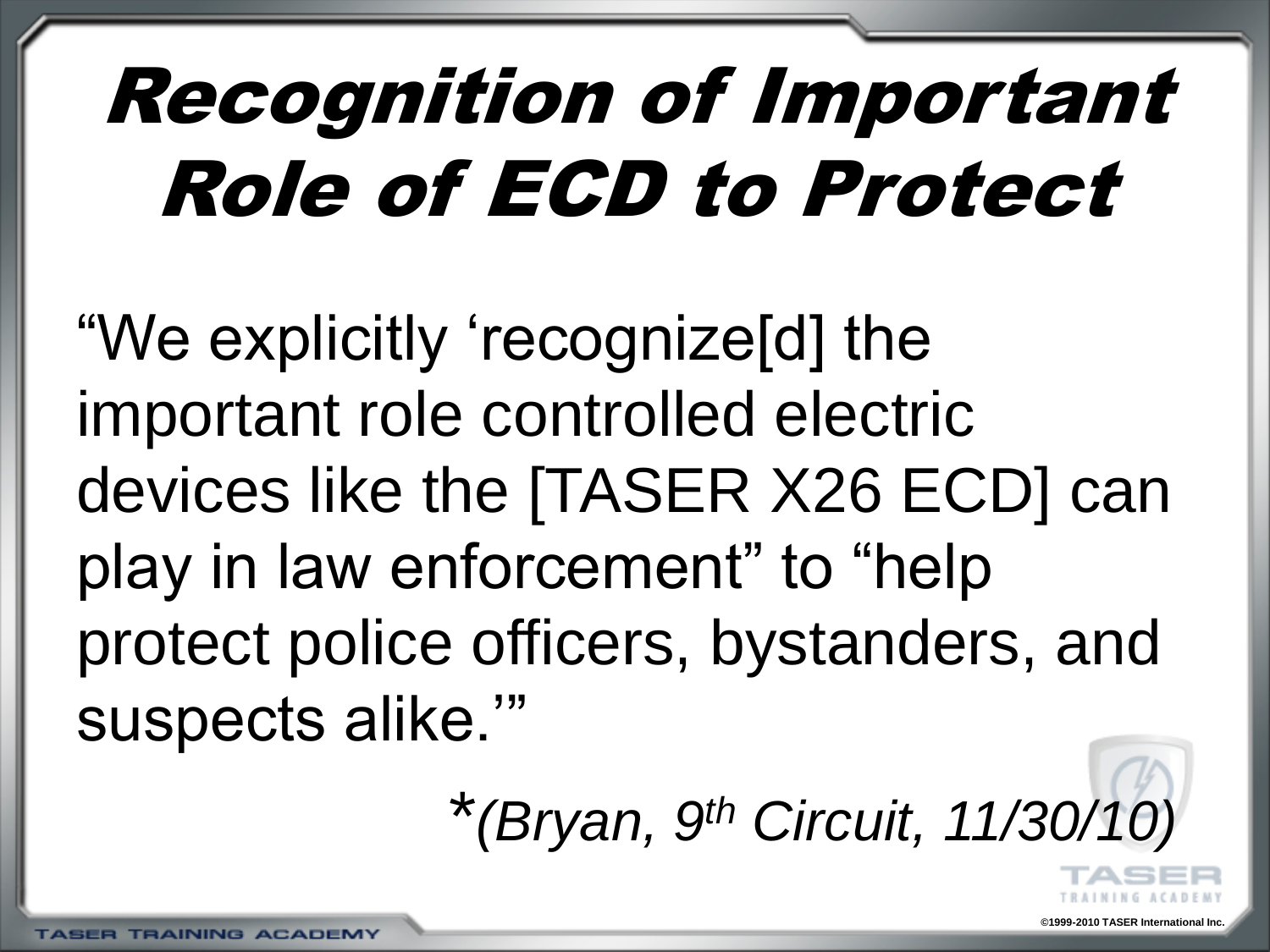### Risk Benefit Standard

4 th Amendment Risk/Benefit Force Standard: ―[I]n judging whether [officer's] actions were reasonable, we must consider the risk of bodily harm that [officer's] actions posed to [suspect] in light of the threat to the public that [officer] was trying to eliminate."

(Scott v. Harris, 550 U.S. 372, 383 (200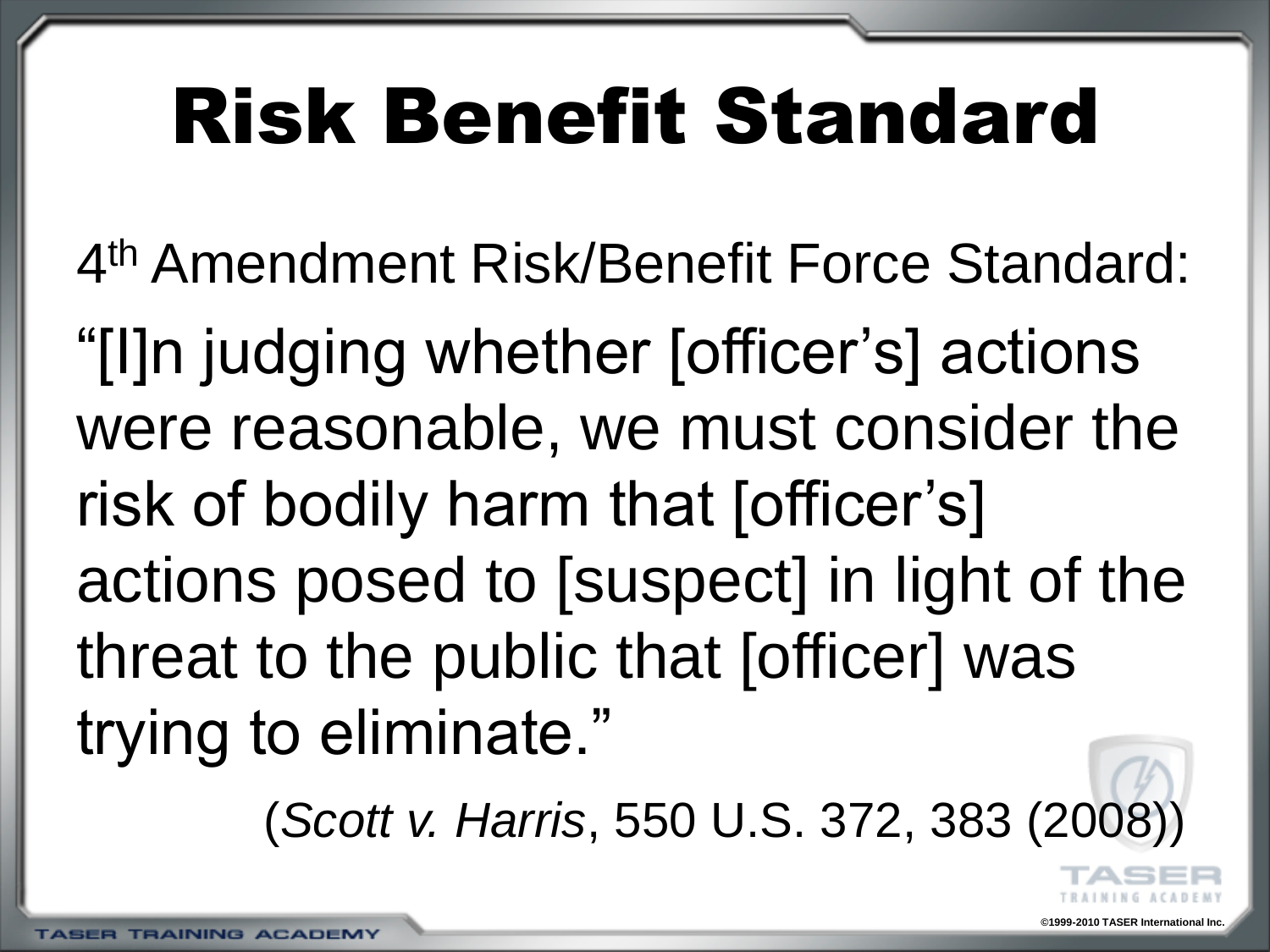# "Quantum of ECD Force"

To use ECD in probe mode:

Officer must reasonably perceive subject to be:

- An immediate threat of harm/injury or
- Fleeing or flight risk from serious offense
- Consider necessity of warning

Be aware of foreseeable risks of secondary injury, especially falls from heights or on hard surfaces

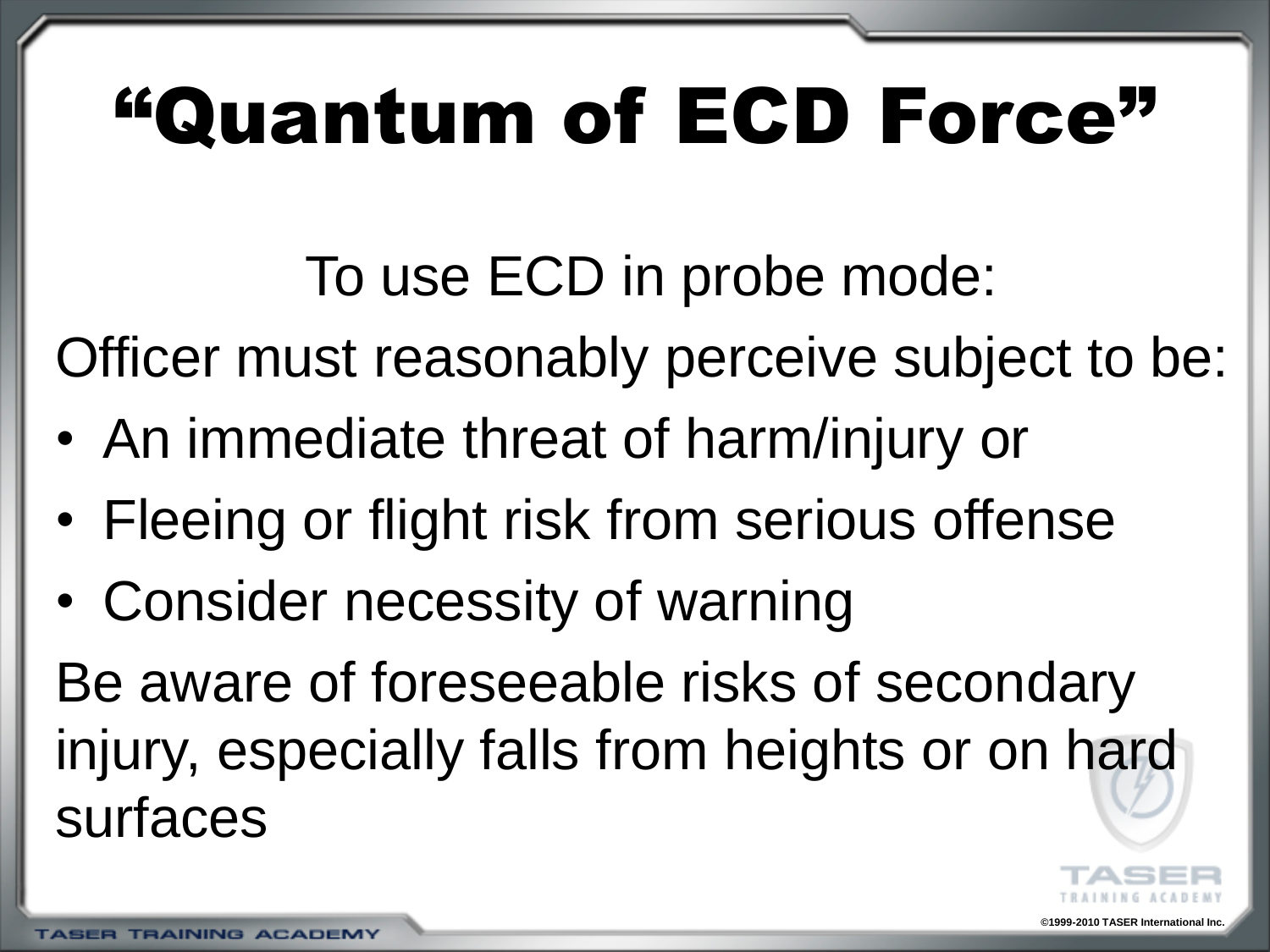Force decision must reasonably consider (as time and circumstances reasonably permit):

- Officer's objective for using force
- Officer's reasonable perceptions of the subject's actions or behaviors the officer is attempting to stop or control
- Foreseeable risks of injuries or harm to subject resulting from force to be used
- Foreseeable secondary risks of injury



**©1999-2010 TASER International Inc.**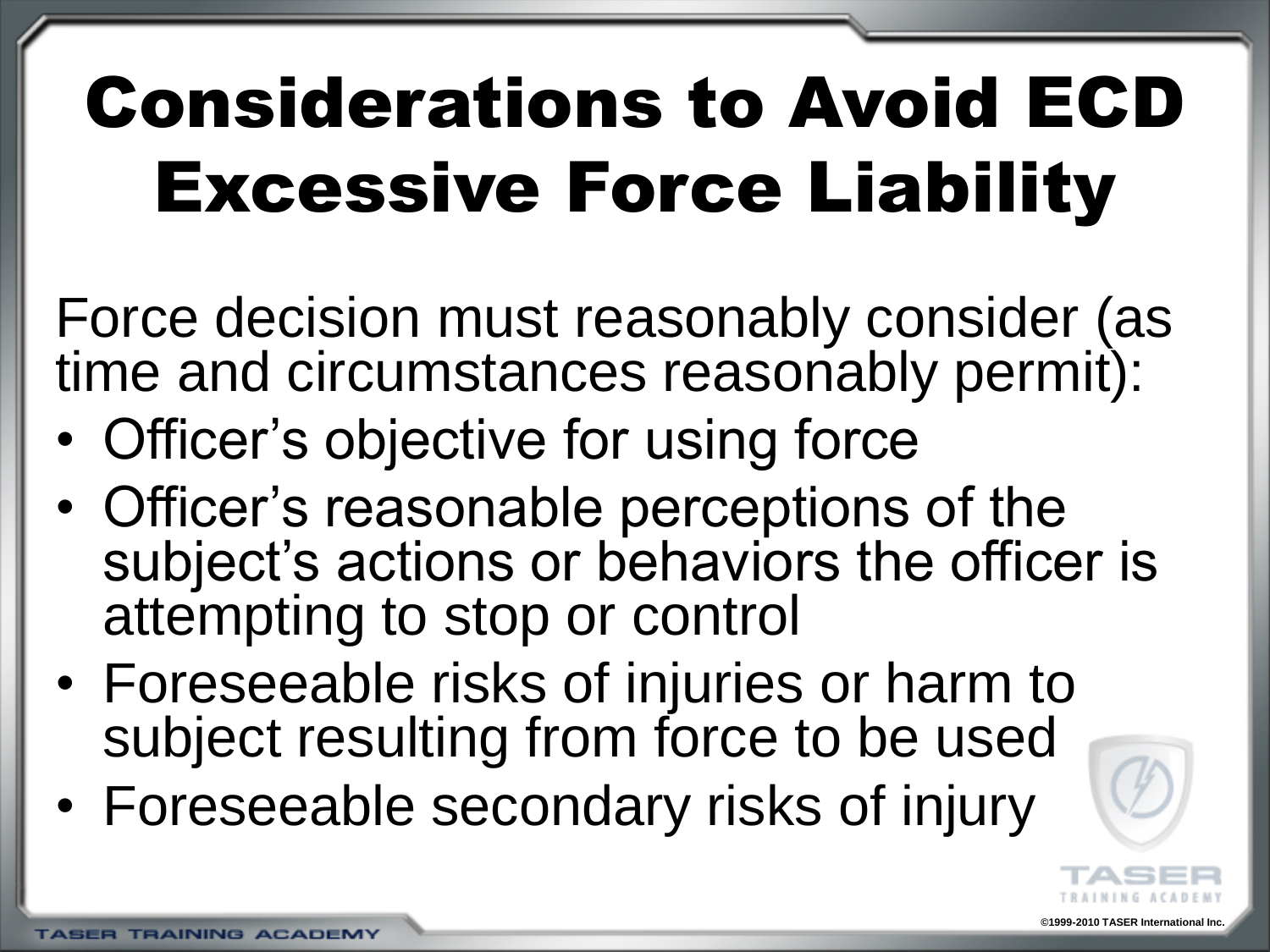- ECD use must comport with current law
- ECD use is within Agency Policy/Training
- Use ECD only to accomplish lawful law enforcement objectives
- Use window of opportunity to restrain
- Do not use an ECD for punishment

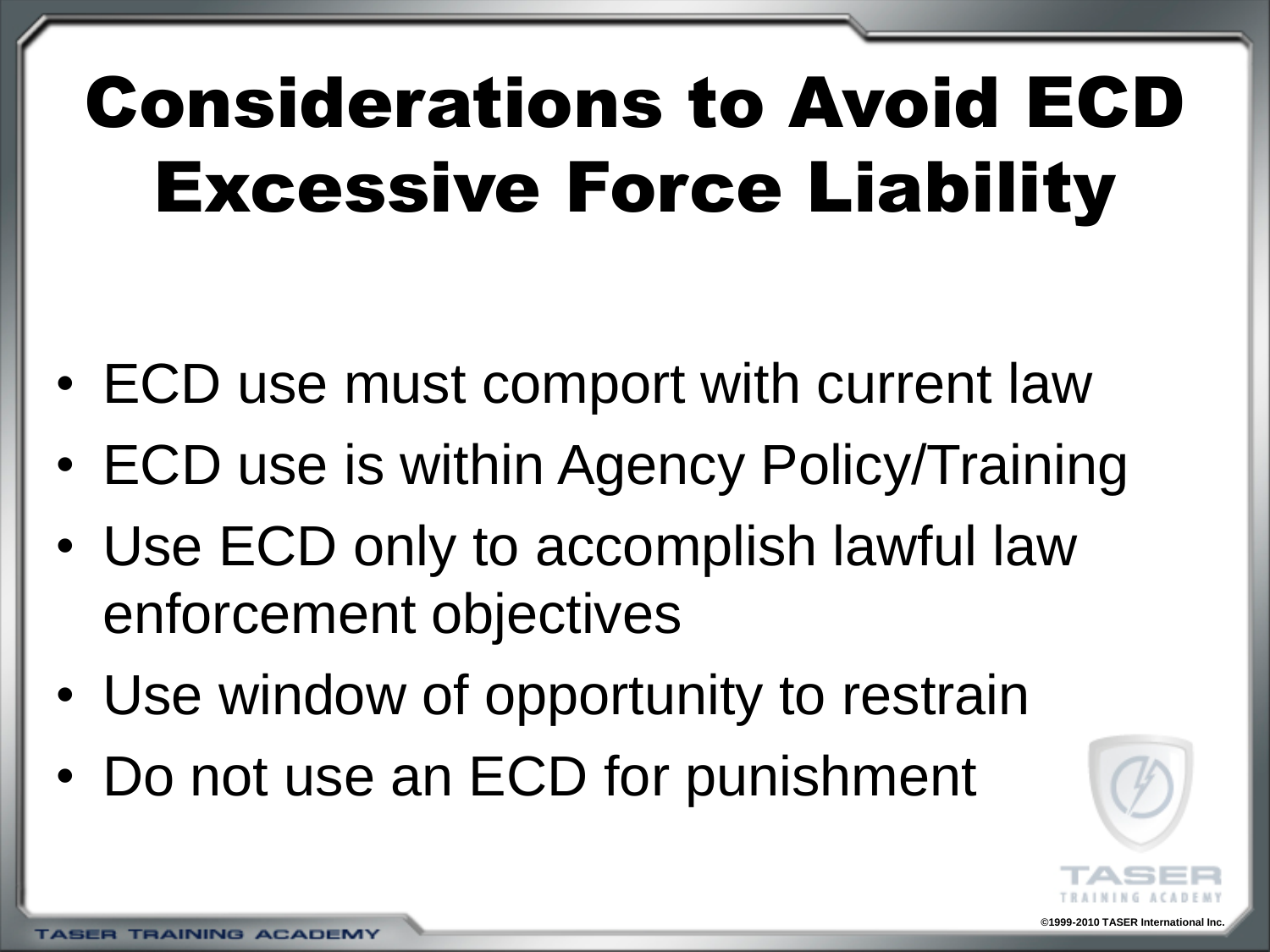- Justify and document every use or application of force, including:
	- each ECD trigger pull or 5 second discharge
	- fully document subject's threats or behaviors
- Avoid multiple, repeated, prolonged, or continuous ECD exposures unless necessary to counter reasonably perceived threat(s) and is justifiable—document your justification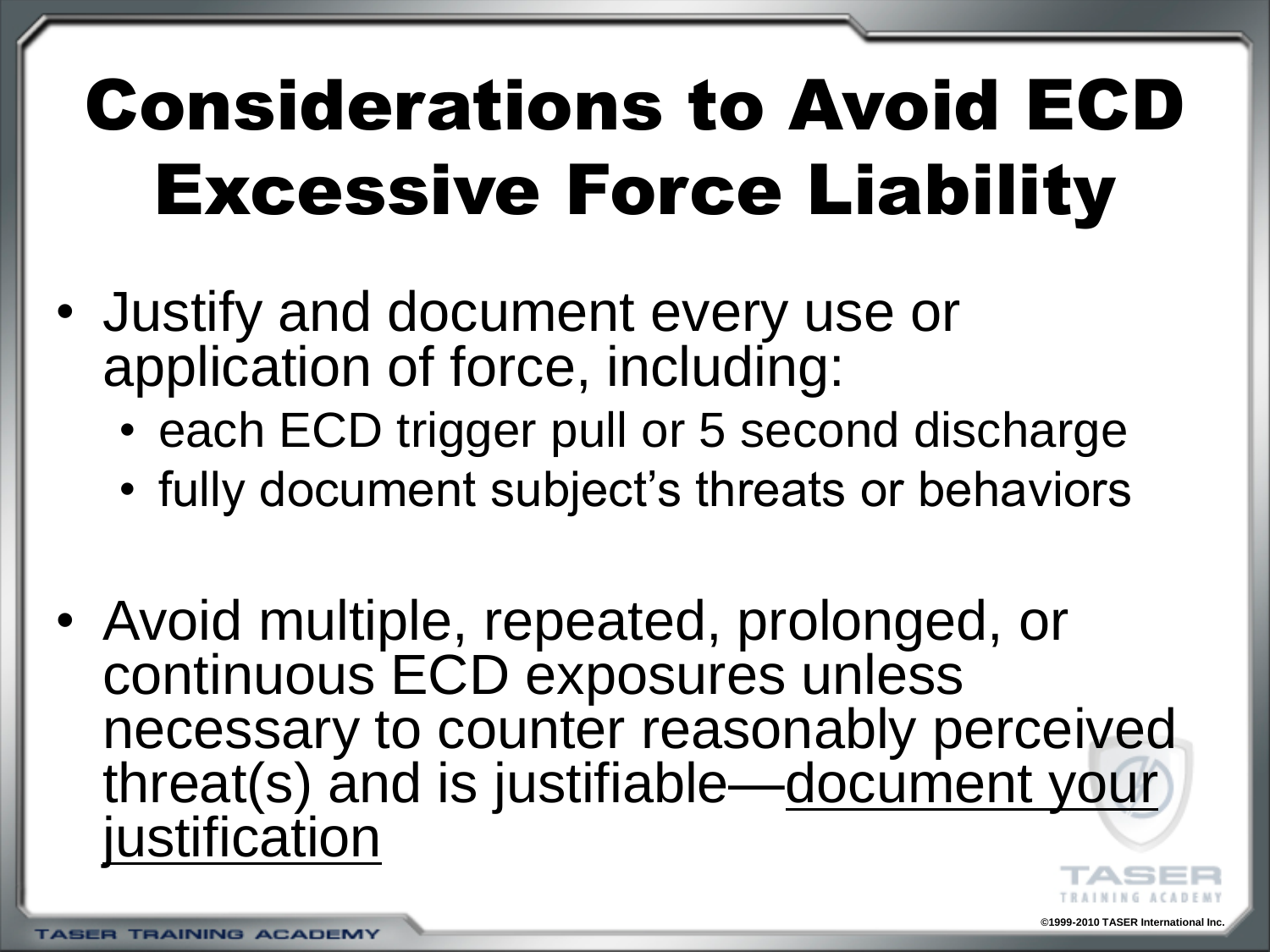- Know your objectives for using force
- Avoid using ECD on elevated risk population member, unless necessary and justifiable
- Avoid intentionally targeting sensitive areas when possible
- Do not use pain compliance if circumstances dictate that pain is ineffective



**©1999-2010 TASER International Inc.**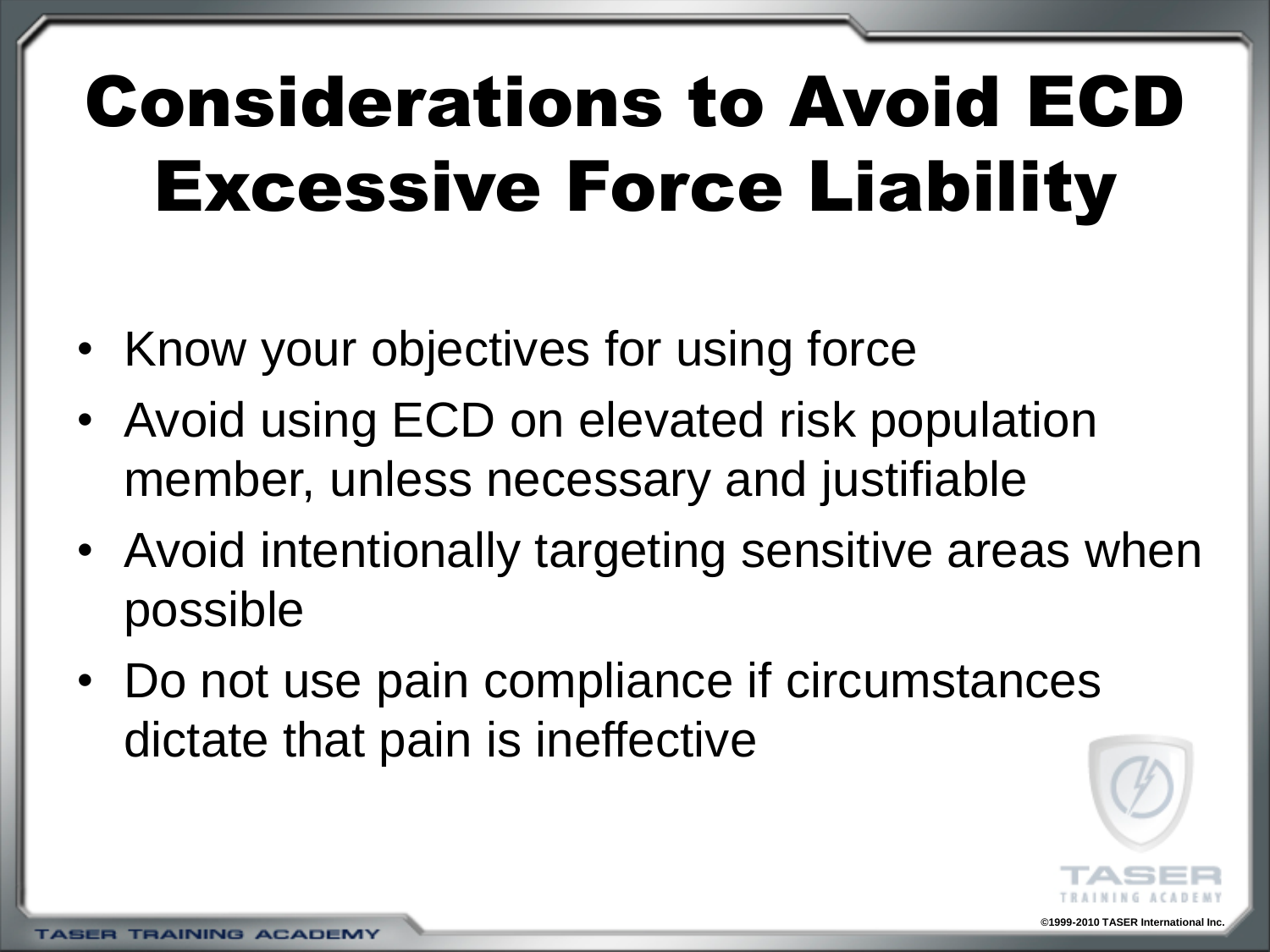- Using force for compliance (when feasible):
	- Must give a warning
	- Must give adequate time for volitional compliance
	- Verify person is capable of complying
	- Avoid conflicting commands
- Prepare clear, complete, unambiguous reports



**09-2010 TASER International I**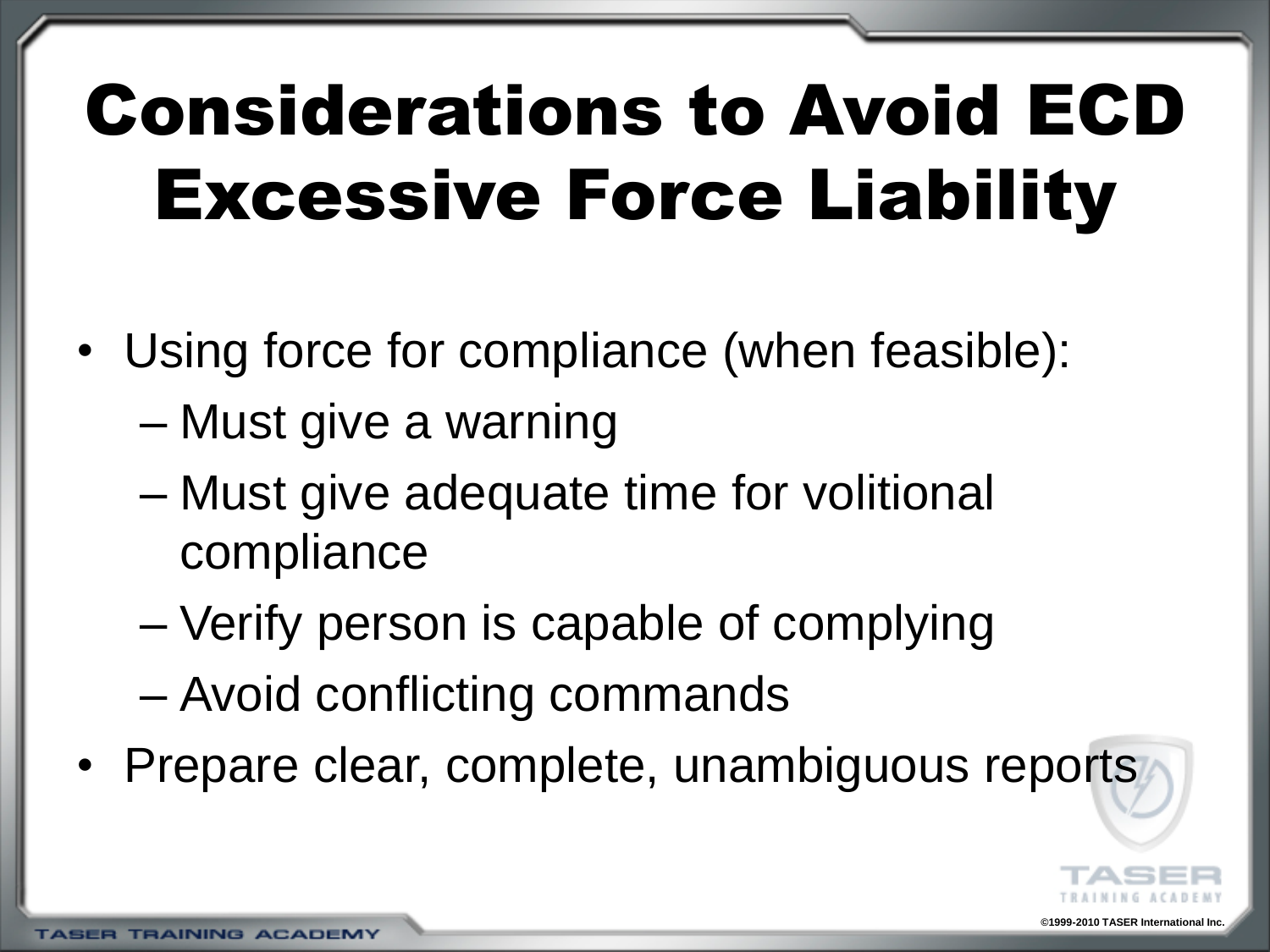# (Usually) Not a Problem

If officer is justified in using force and:

- the person "*is an immediate threat*" to officer or others, or

- the person is trying to flee from serious offense (and the officer would be justified in tackling the person),

then reasonable ECD use is *usually* legally justified. The challenge: to make the best force decisions coupled with excellent reporting

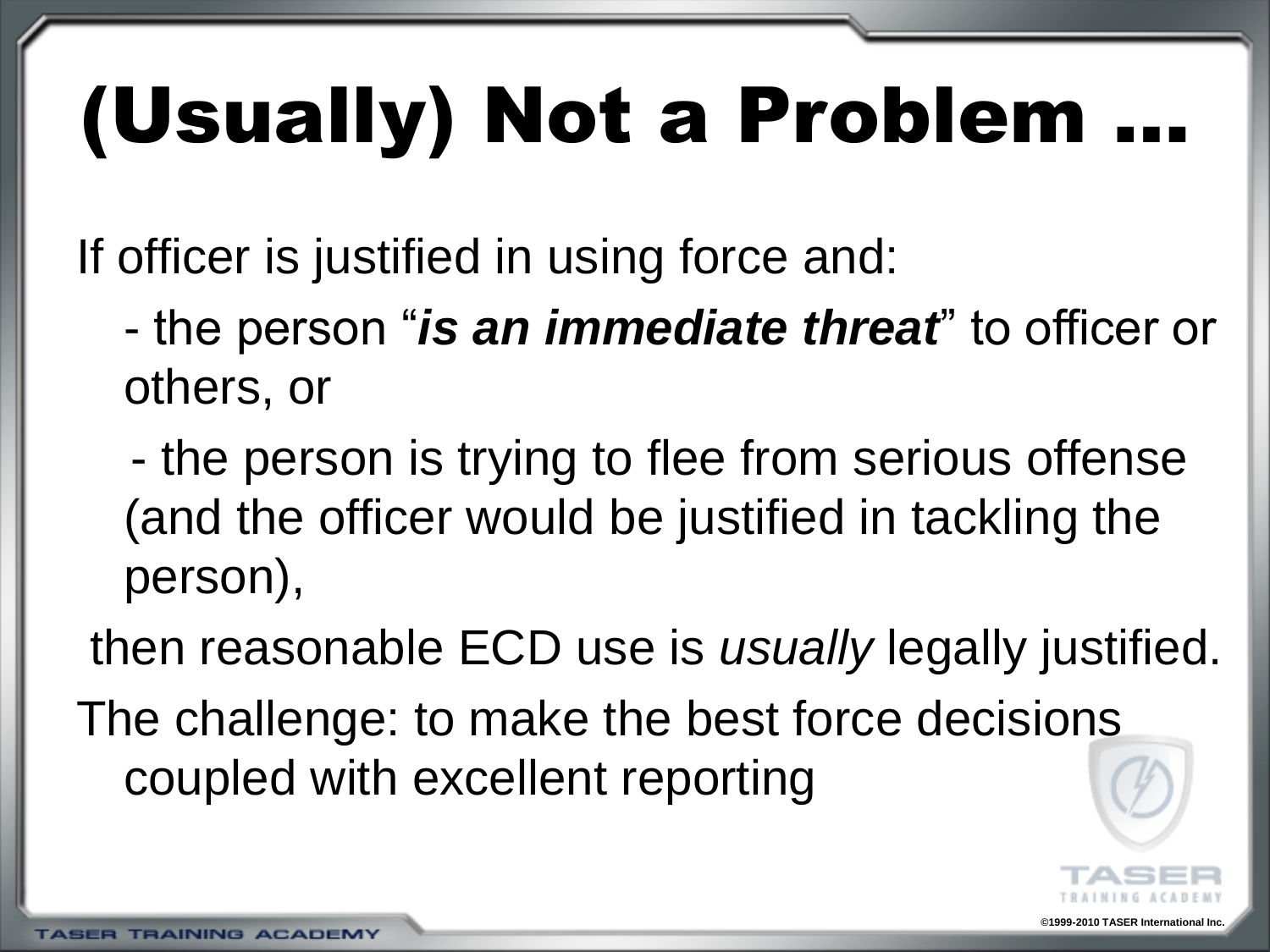### Beaver v. City of Federal Way,

#### **1. The use of an ECD involves the application of force.**

(Each use of force on a person that is a seizure is the application of force and must be objectively reasonable.)

#### **2. Each ECD application involves an additional use of force.**

(This is true of any use of force.)

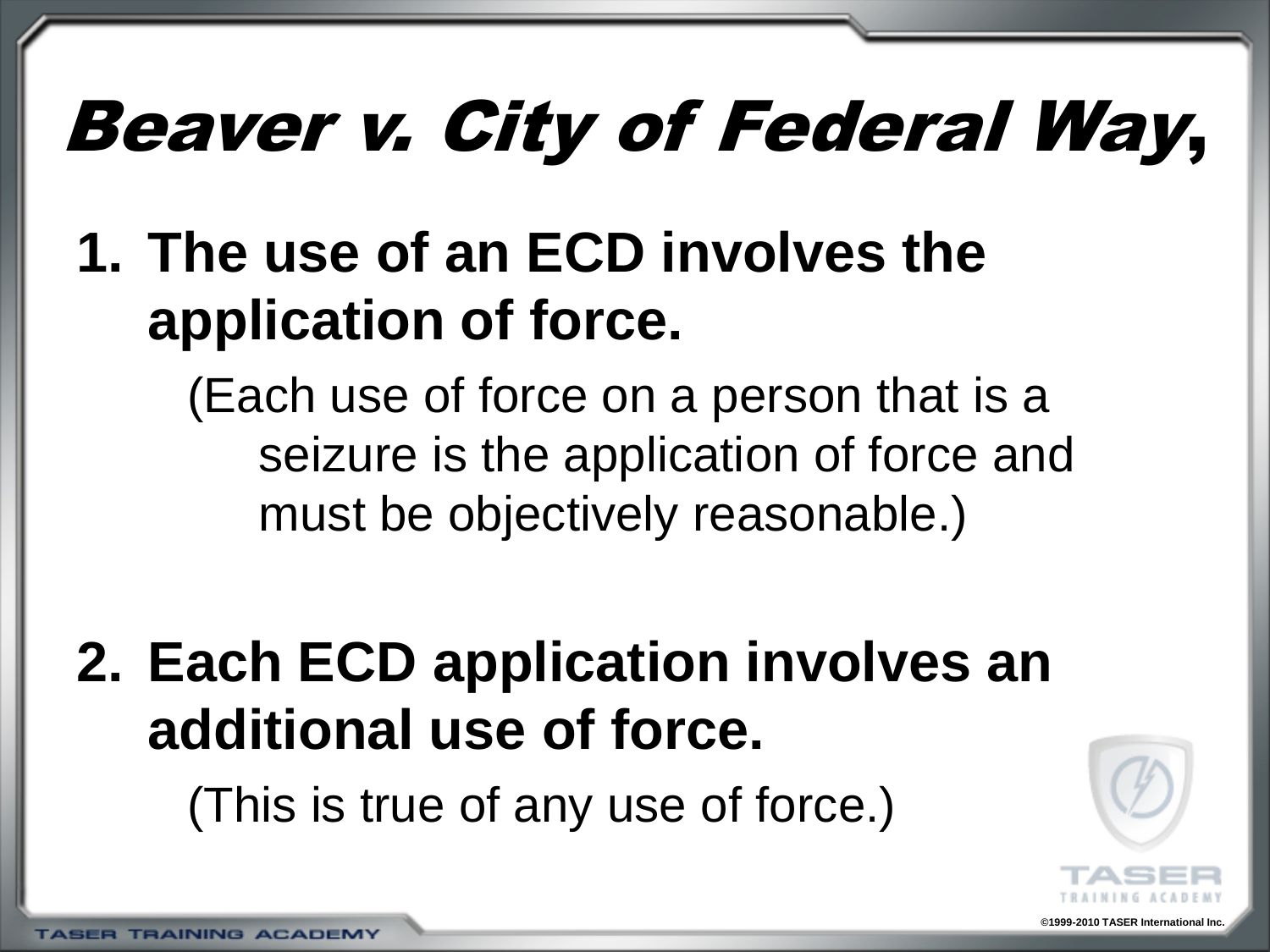## Beaver v. City of Federal Way,

3. **Multiple ECD applications cannot be justified solely on the grounds that a suspect fails to comply with a command,**

#### absent other indications that the suspect is an *immediate threat or about to flee*.

This is particularly true when more than one officer is present to assist in controlling a situation.



**©1999-2010 TASER International Inc.**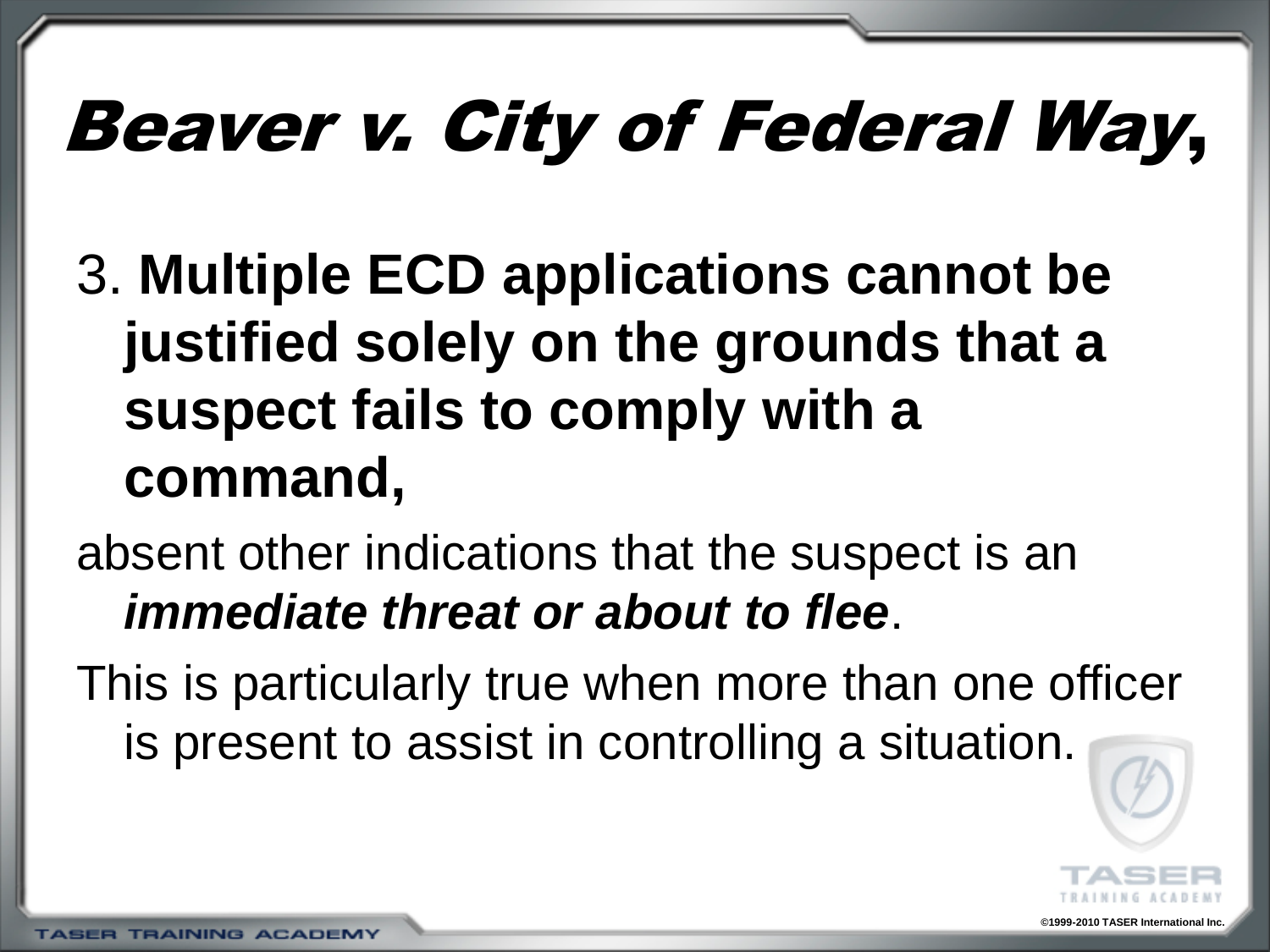### Beaver v. City of Federal Way,

4. **Any decision to apply multiple ECD applications must take into consideration whether a suspect is capable of complying with officers' commands.**



**©1999-2010 TASER International Inc.**

**TASER TRAINING ACADEMY**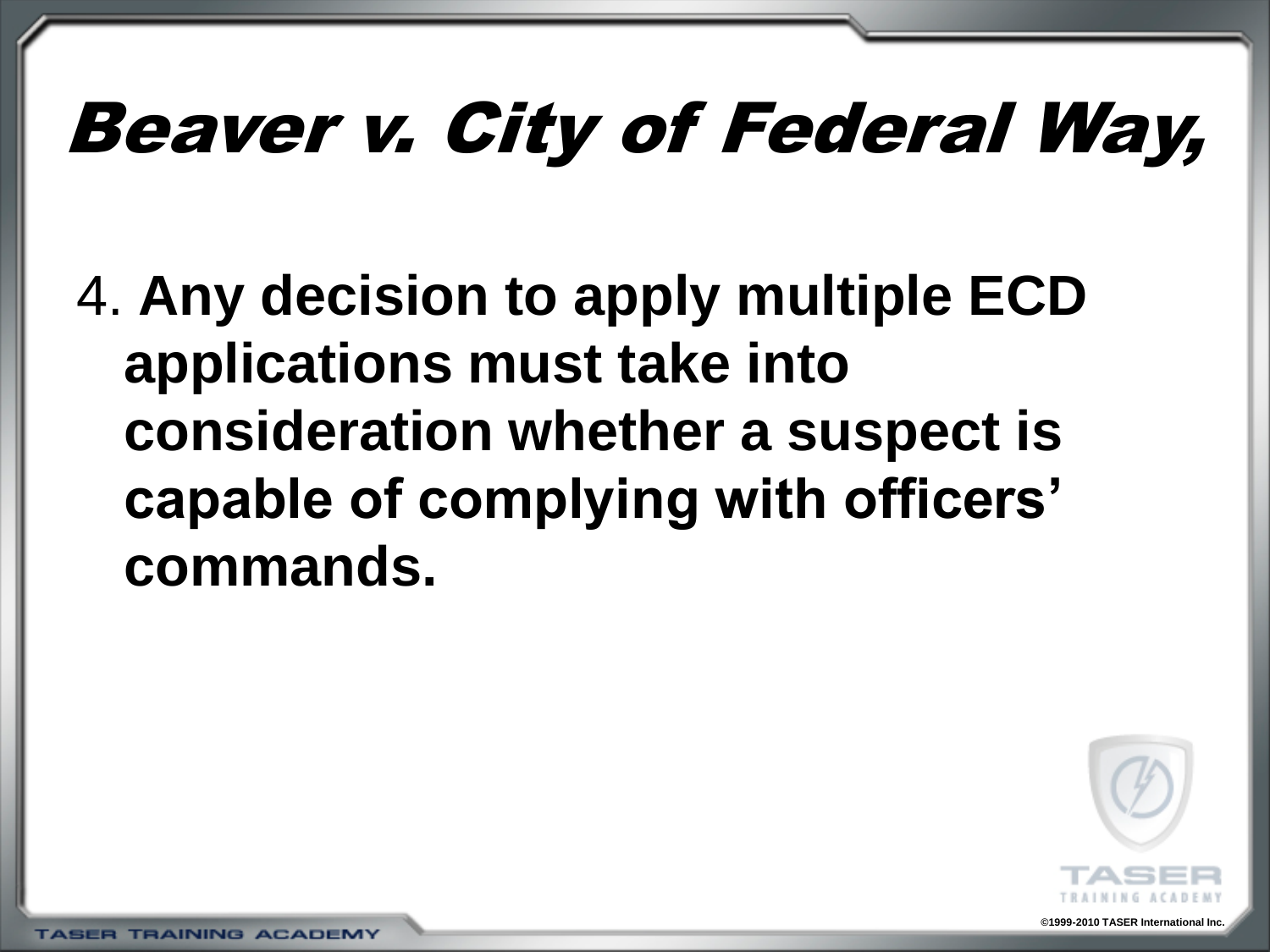# Multiple ECD Applications

Is the suspect capable of complying with commands?

- any decision to apply multiple ECD applications to gain volitional compliance must consider whether suspect is capable of complying with commands.
	- Physically? (*Beaver*)
	- Mentally (intoxication, schizophrenic, etc.)?
	- Emotionally? (*Buckley, Brown*)
	- Conflicting commands? (*Beaver*, *Releford*)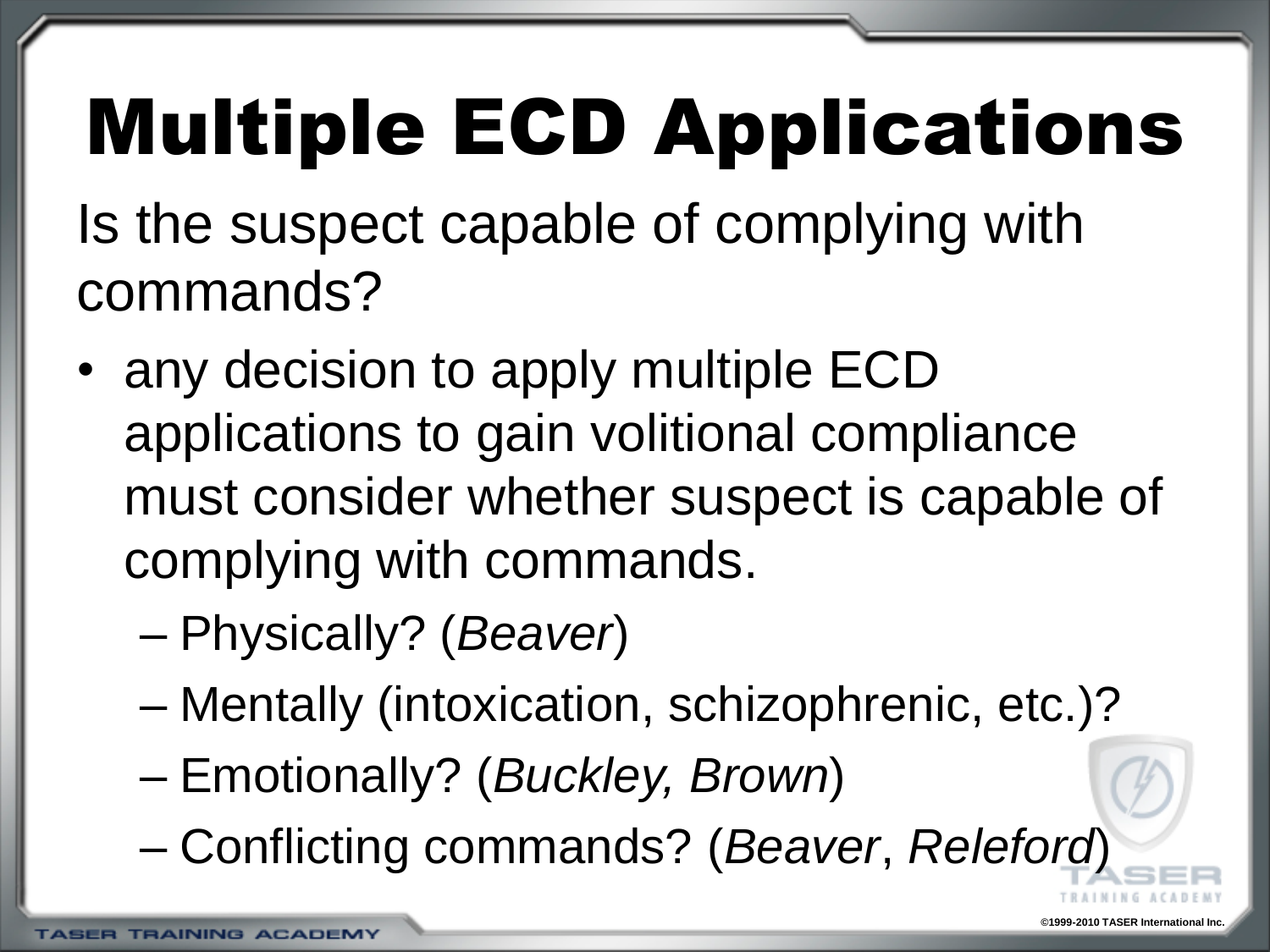#### Tactical Considerations



**©1999-2010 TASER International Inc.**

**TASER TRAINING ACADEMY**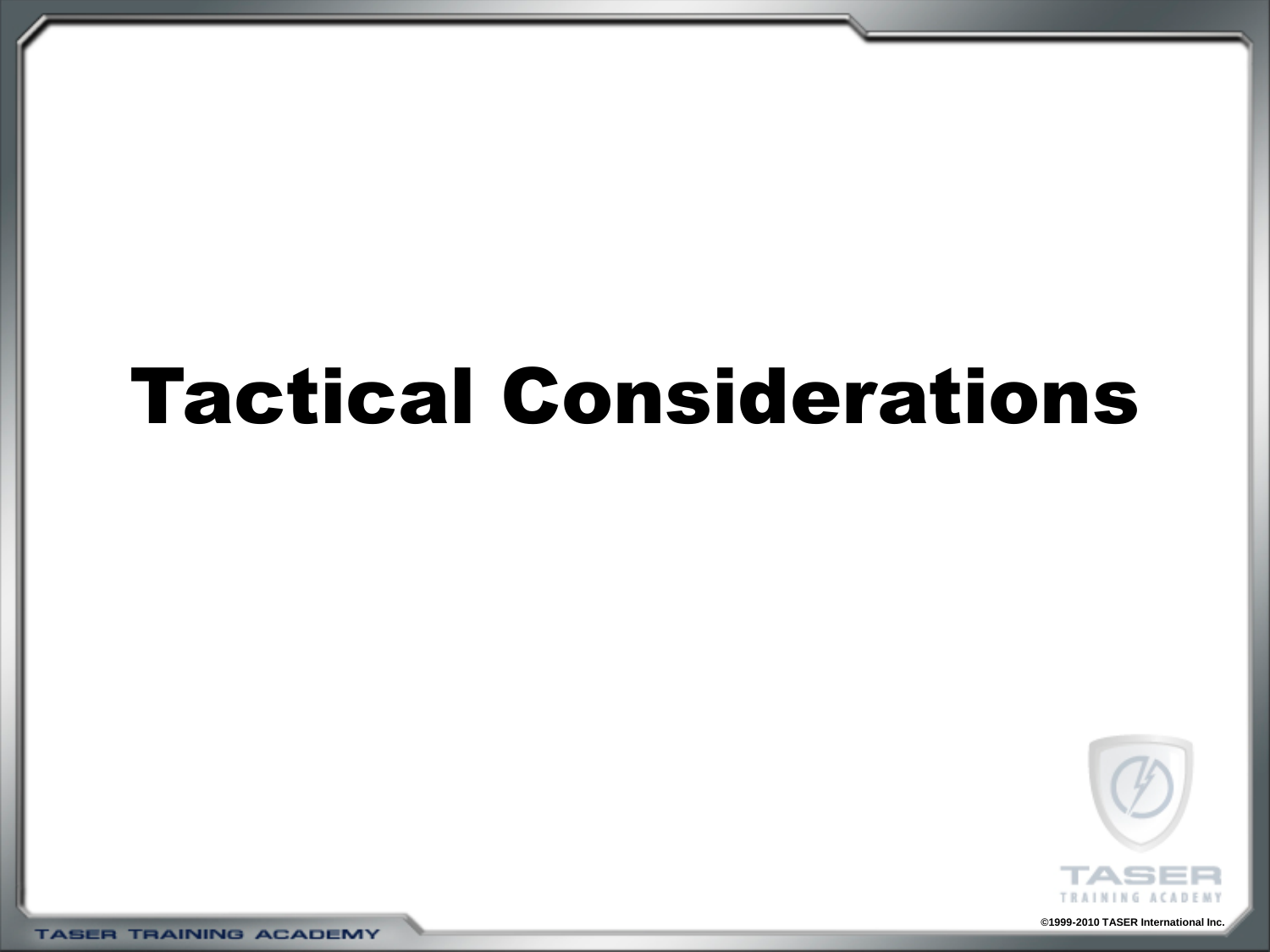# Arcing Distance

Factors that may reduce the arcing (jumping) distance:

- 25 foot & 35 foot cartridges
	- Thinner wire insulation
	- Longer wires = more resistance
- –Wires touch
- –Wires fall on conductive surface such as concrete or wet grass

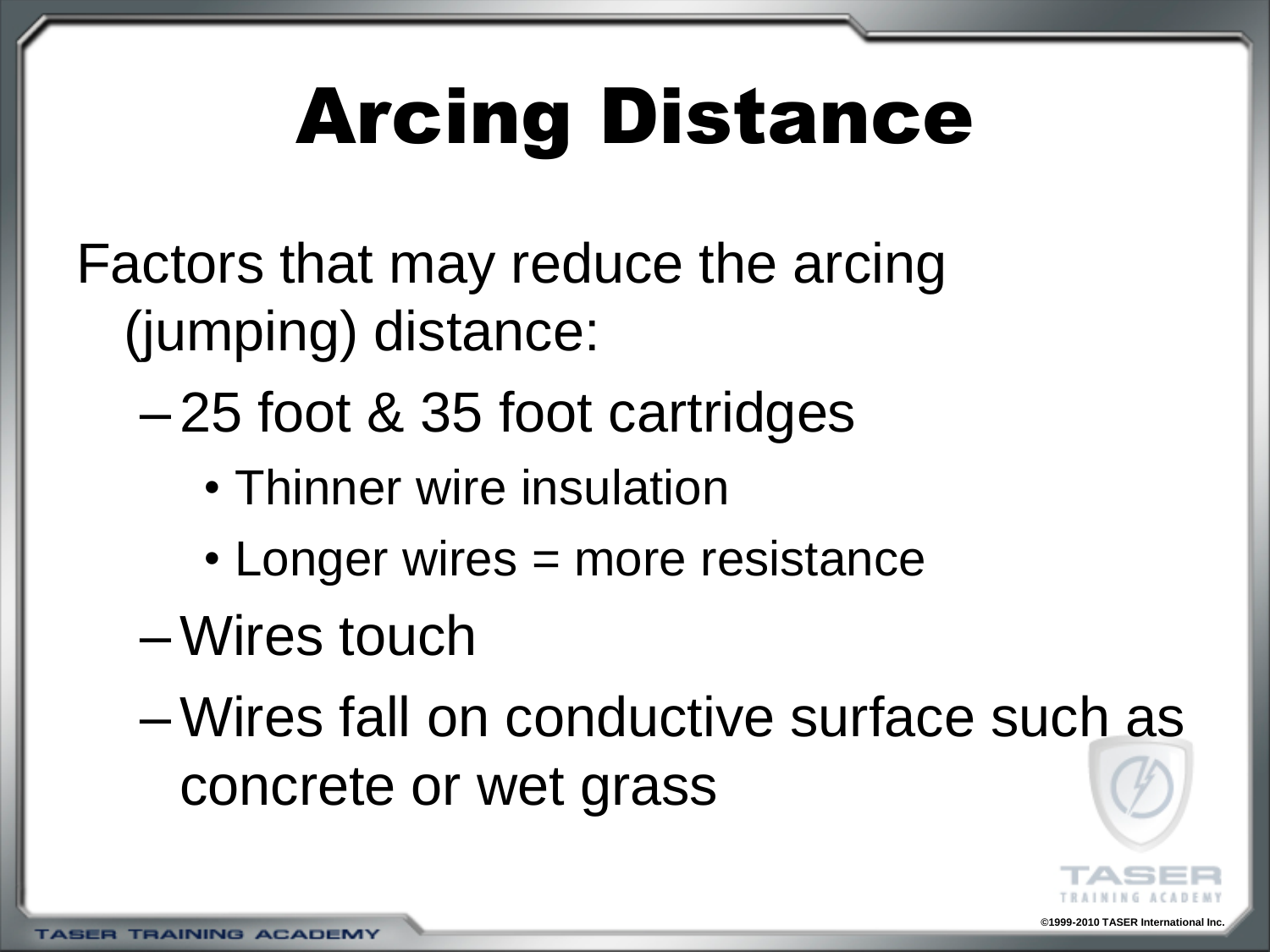#### Preferred Target Zone Rear (when possible)

• Below neck (blue zone) –Large muscles –Avoid head

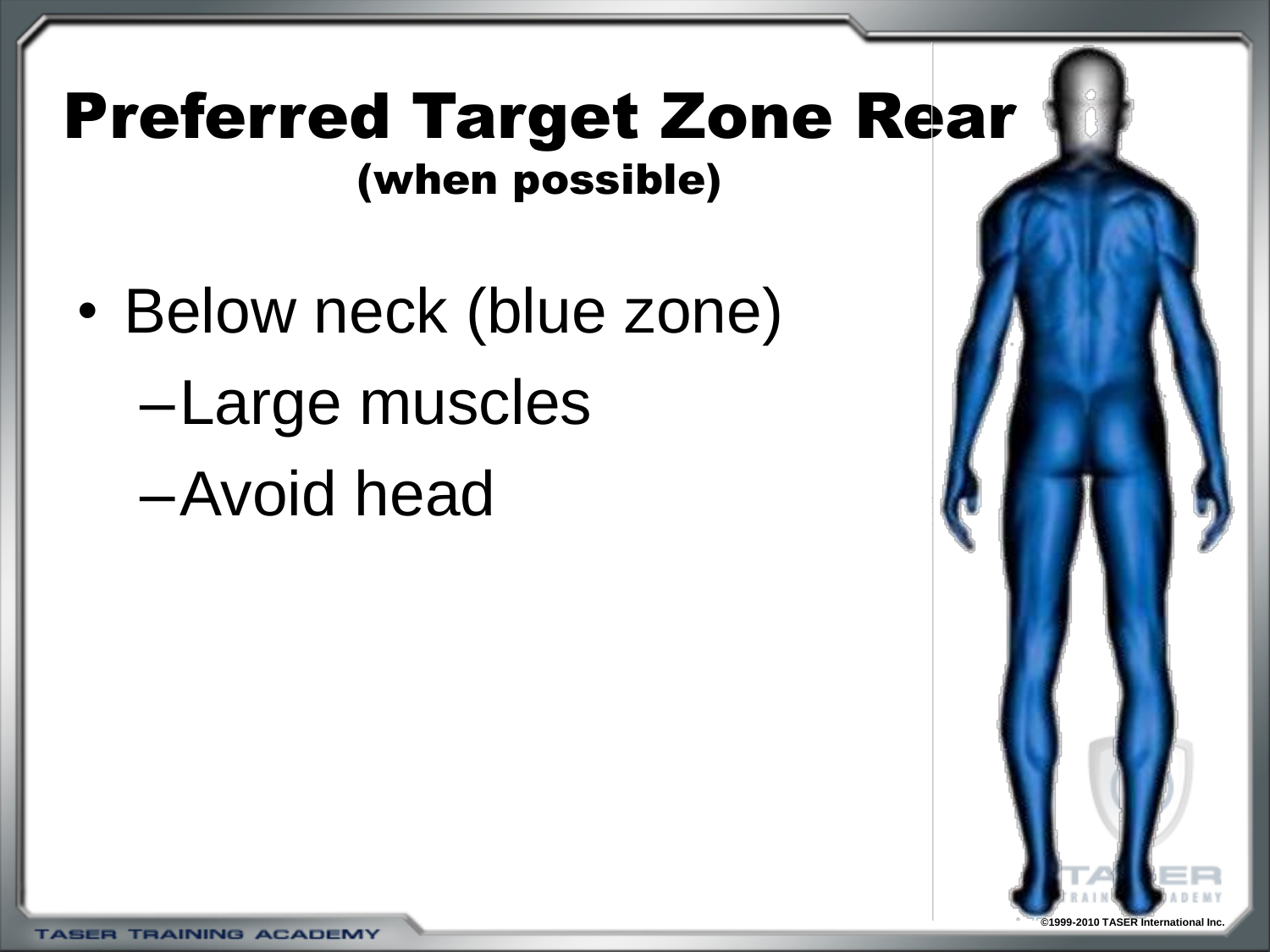#### Preferred Target Zone Front (when possible)

Lower torso (blue zone)

- More effective
	- Split hemisphere
	- Larger Muscles
- Reduces risk of hitting sensitive body areas – Refer to warnings
- Increases dart-to-heart safety margin distance \*
- Do not intentionally target genitals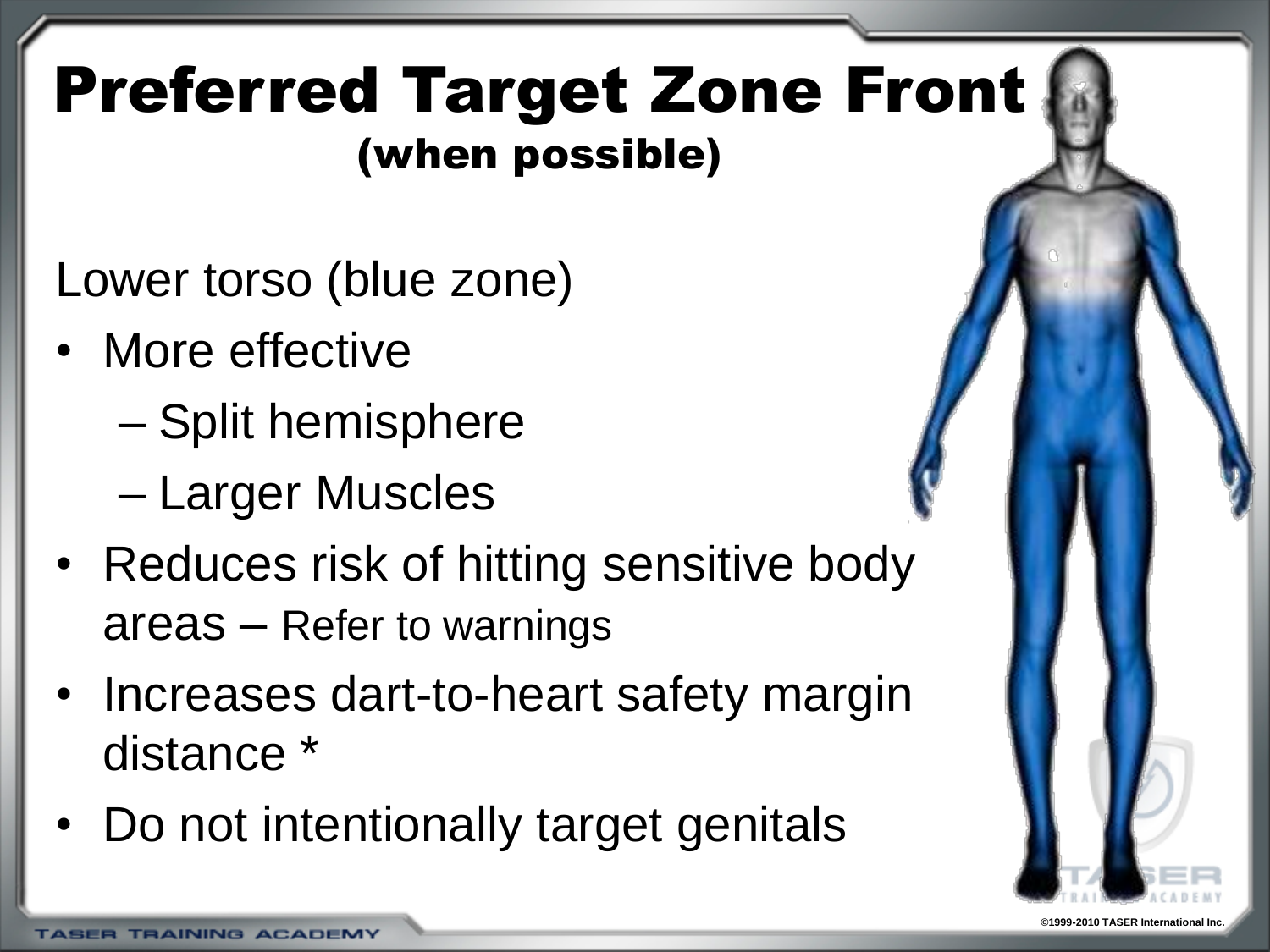# Deployment Distance Considerations

Deployments from 0-7 feet (0-2 meters):

- Higher hit probability
- Limited probe spread = lower amount of muscle mass affected
- Short reactionary distance
- Consider targeting the waist area to "split the hemispheres"

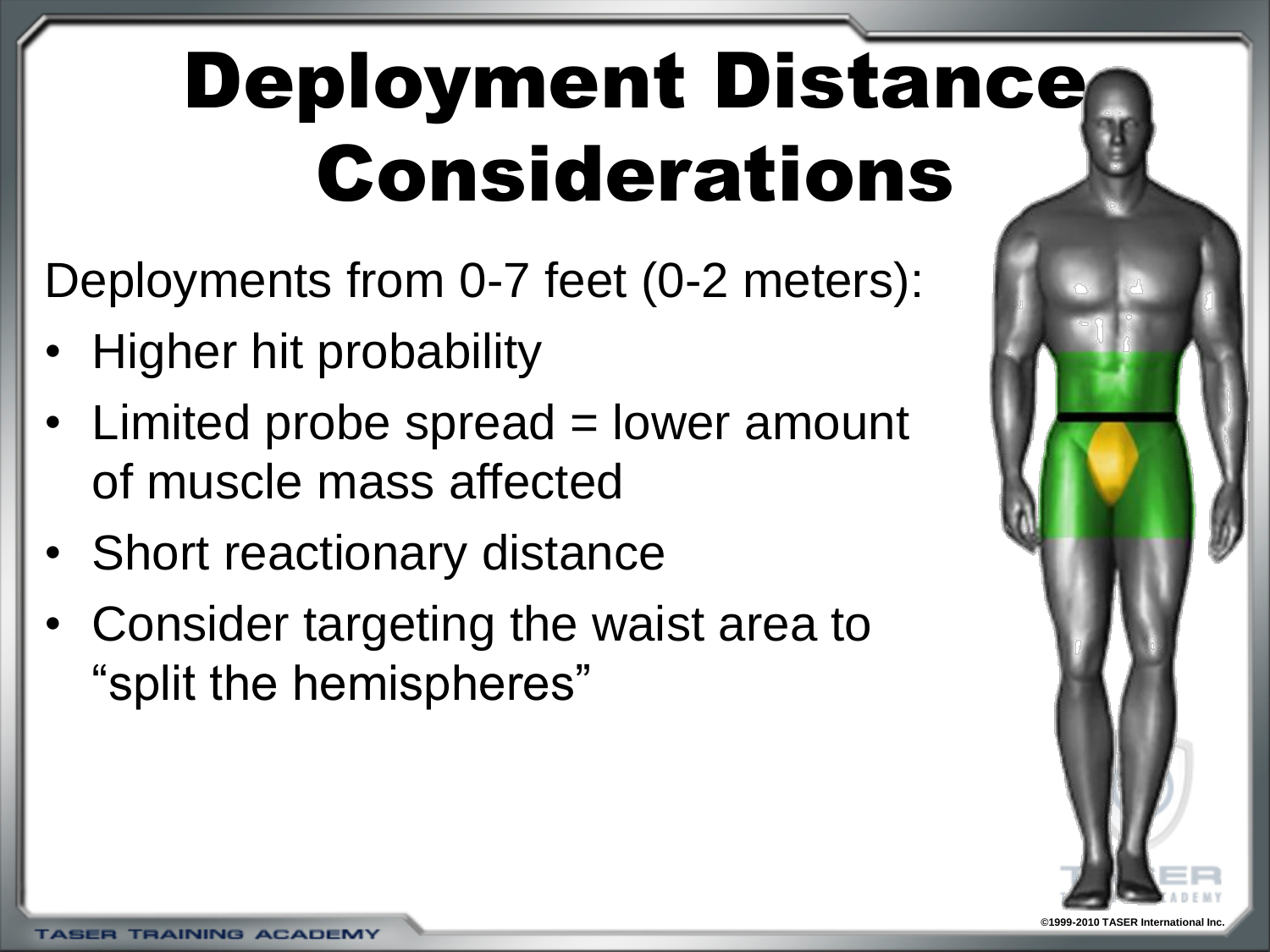# Controlling/Cuffing Under Power

- You can go hands on with the subject during the 5-second cycle without feeling the effects of the NMI
	- Electricity generally follows the path of least resistance
	- Do not place hands on or between probes

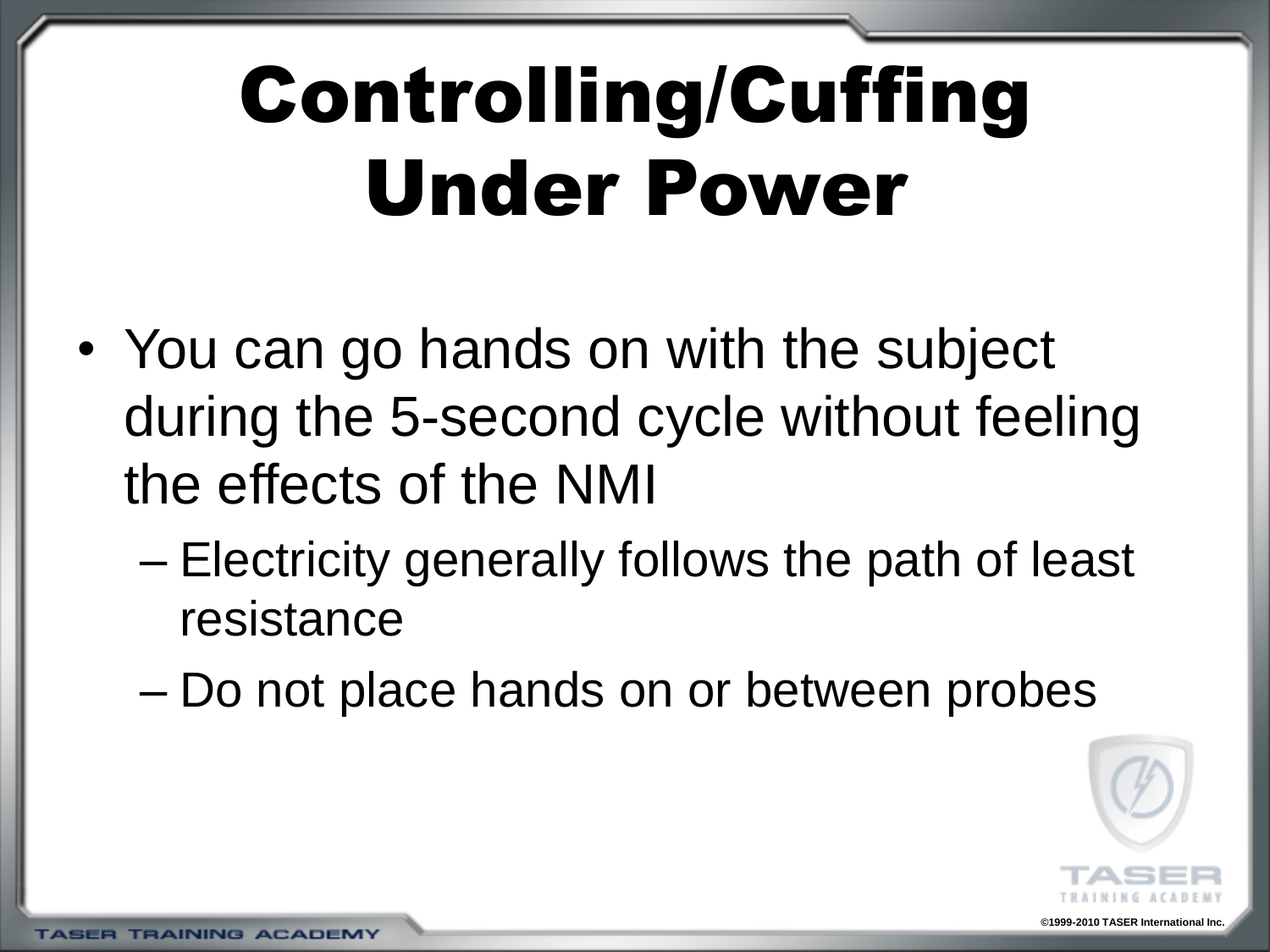# Controlling/Cuffing Under Power

- Move in and control the subject while the TASER ECD is cycling and the subject is incapacitated
- EDPs, focused, intoxicated, deaf, excited delirium individuals, etc may not comply with verbal commands

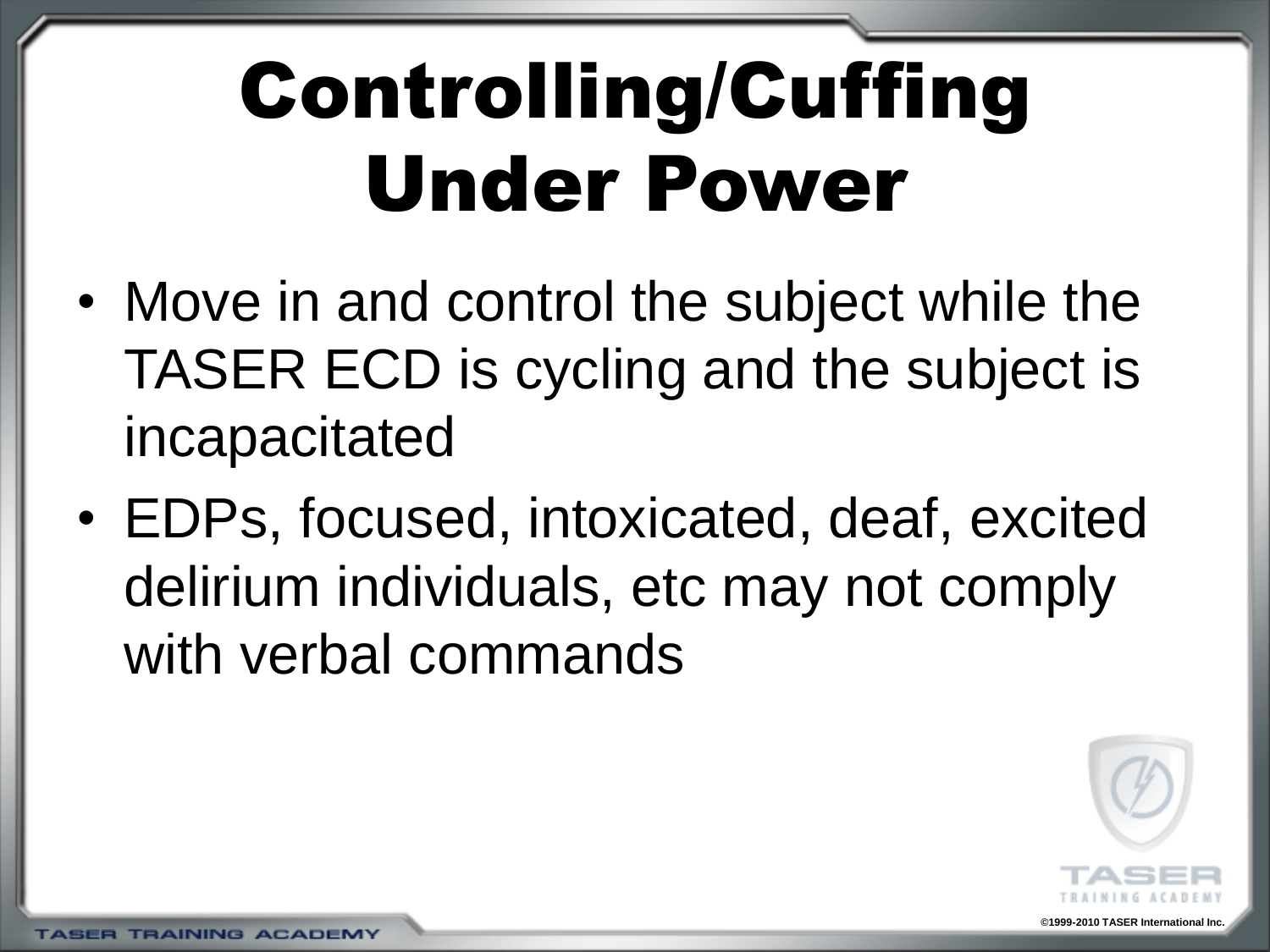# Controlling/Cuffing Under Power

- Use each TASER ECD cycle as a "window of opportunity" to attempt to establish control or cuff while the subject is affected by the TASER ECD cycle
- The need for multiple cycles may be avoided by controlling/cuffing under power if contact officers are available

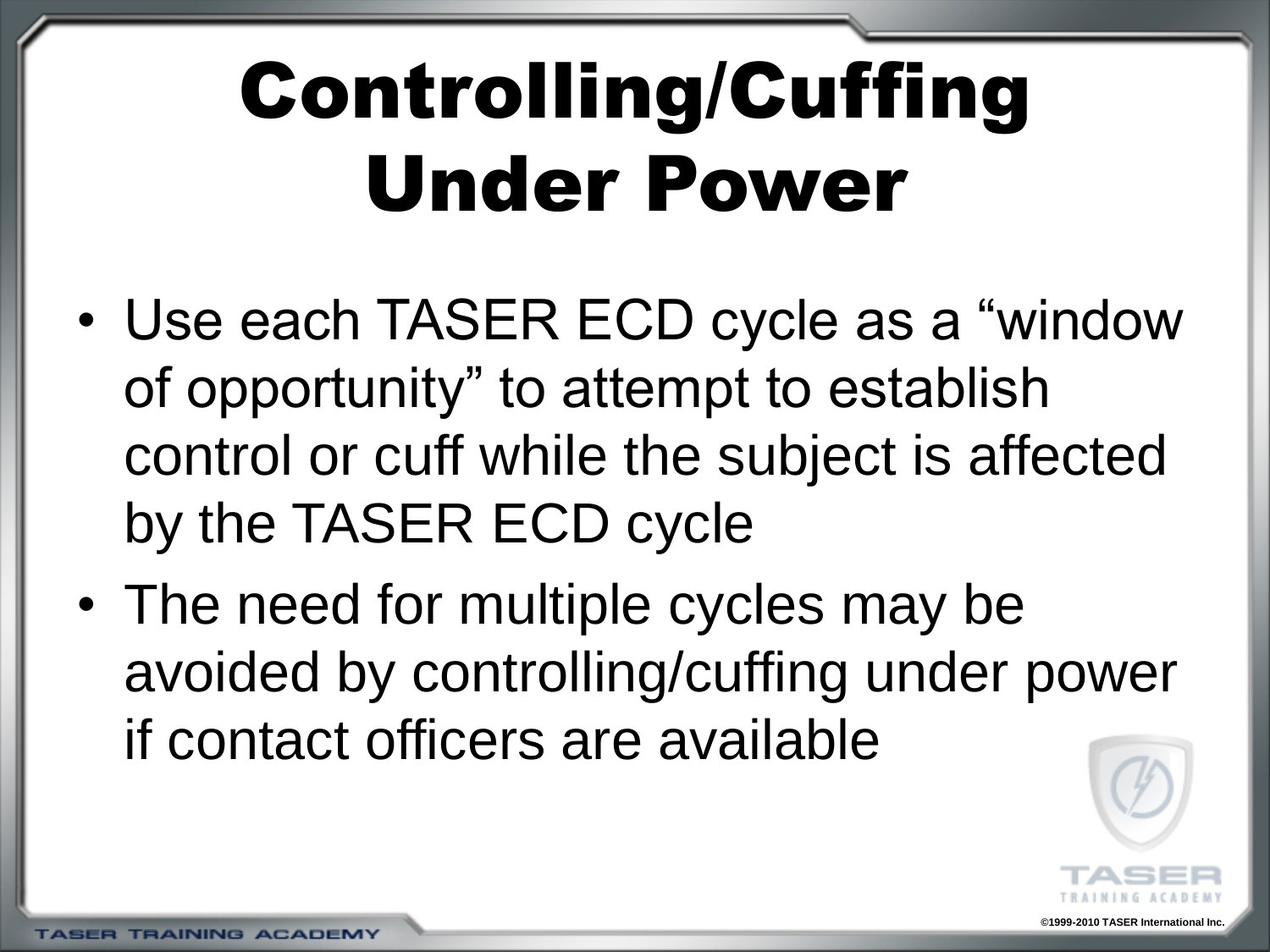# Trigger Continuous Discharge

• Remember if you hold the trigger back the ECD will continue to discharge after the 5 second cycle until you release the trigger (as long as the battery charge is sufficient to support

discharge).

• Holding the trigger back may result in inappropriate continuous or prolonged ECD discharges and allegations of excessive force or elevated subject injury

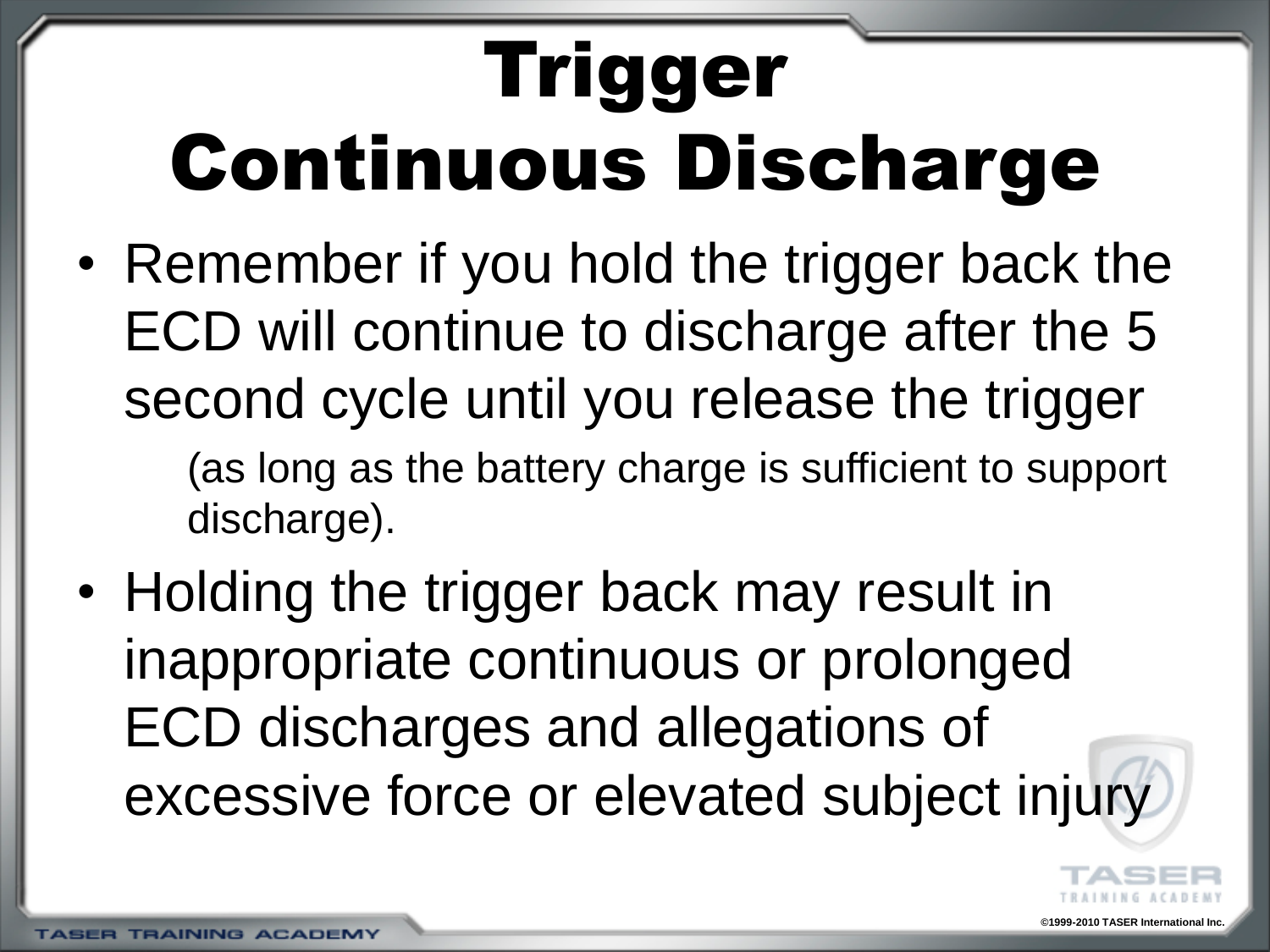#### Avoid Extended, Repeated or Prolonged TASER ECD Applications Where Practicable

- Avoid extended, repeated, or prolonged ECD applications where practical
- The application of the ECD is a physically stressful event
- Attempt to minimize the physical and psychological stress to the subject

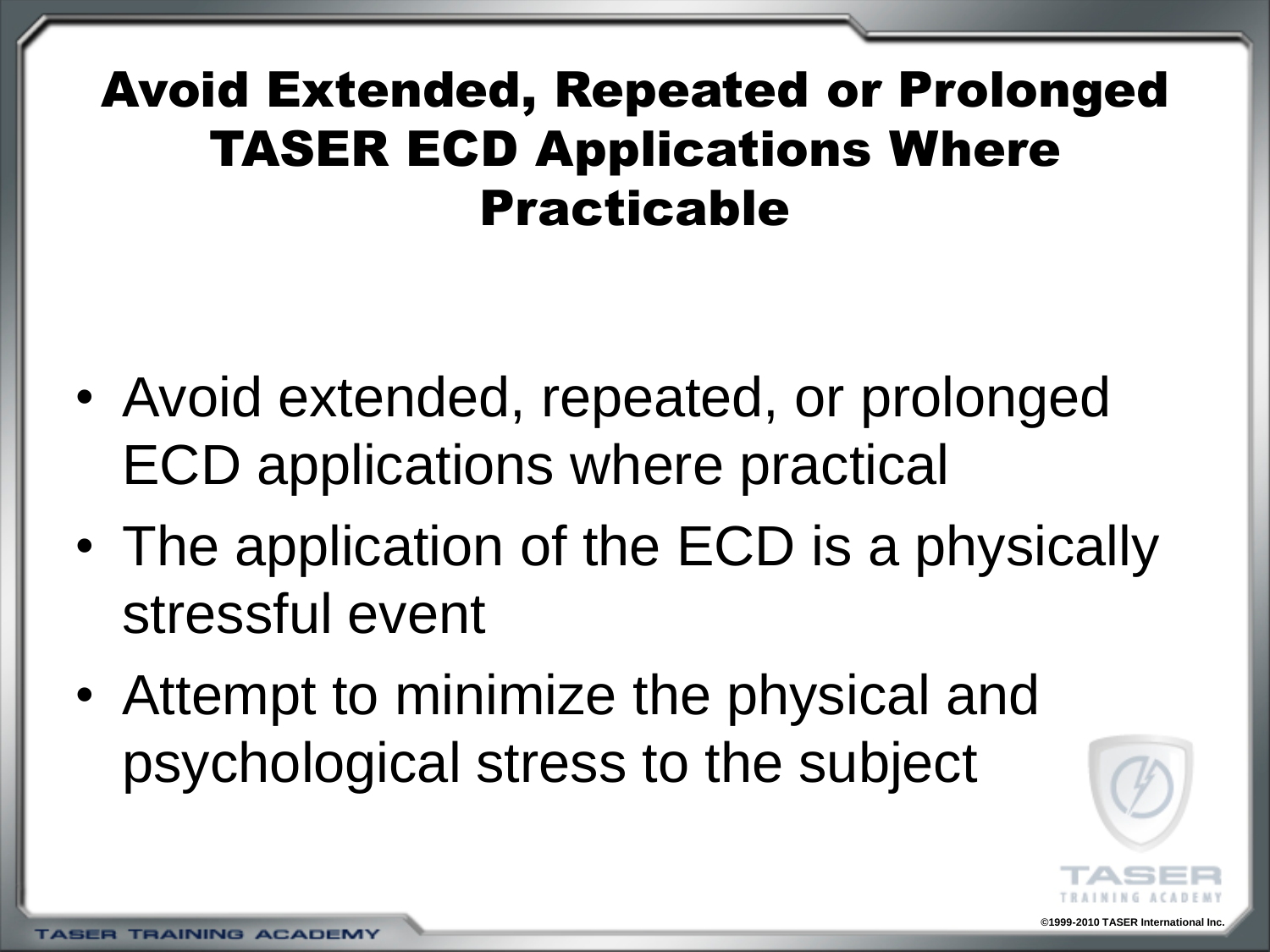#### Avoid Extended, Repeated or Prolonged TASER ECD Applications Where Practicable

- Only apply the number of cycles reasonably necessary to capture, control or restrain the subject
- Human studies have shown that ECD applications do not impair normal breathing patterns
- If circumstances require extended duration or repeated discharges, the operator should carefully observe the subject and provide breaks in the ECD stimulation when practicable

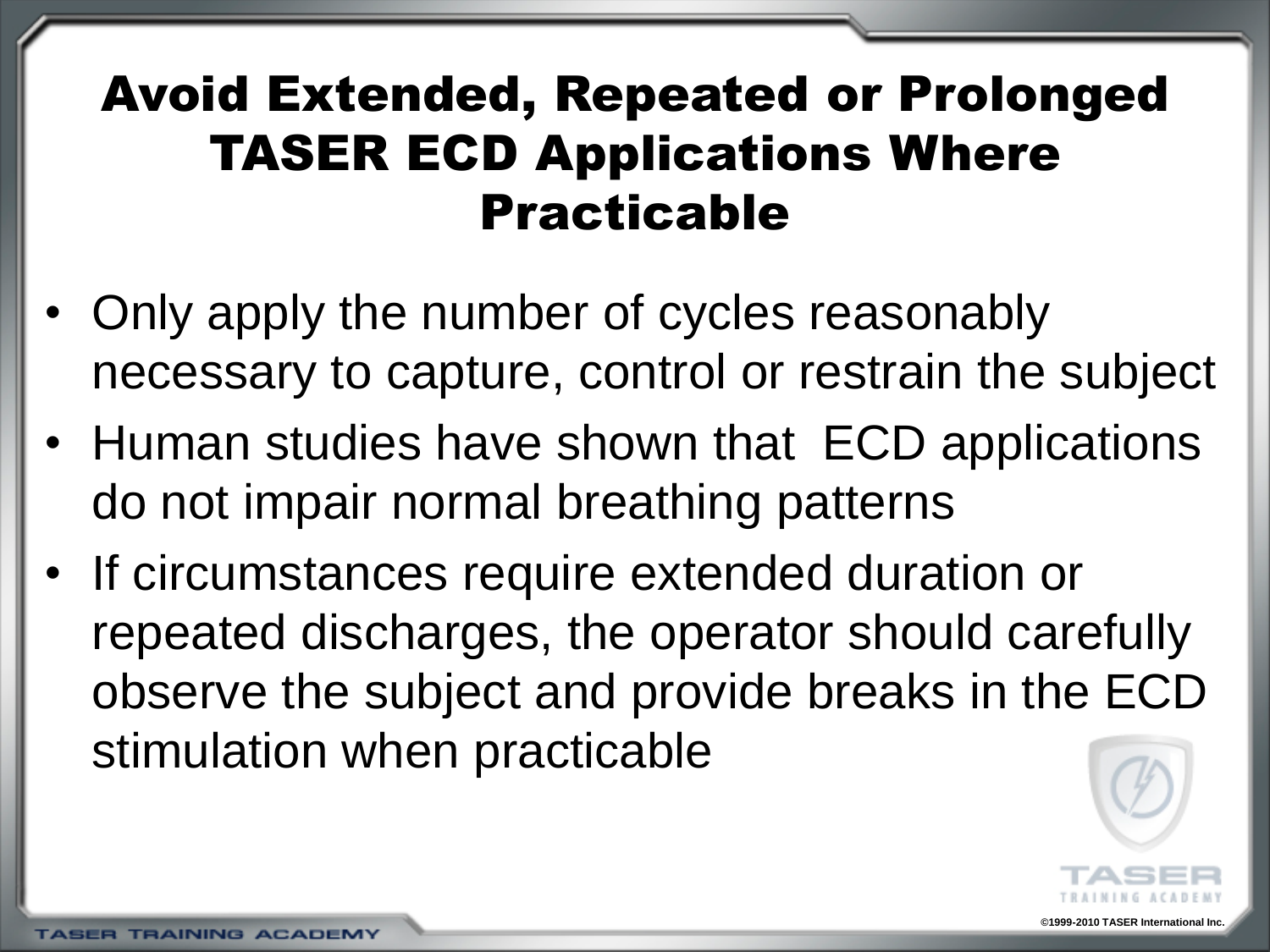### One Probe Hit With (threepoint) Drive-Stun Follow up

• If only one probe impacts the subject, a drive stun with the cartridge still attached can act as the second probe and complete the circuit, thus may cause NMI



**©1999-2010 TASER International Inc.**

**TRAINING ACADEMY**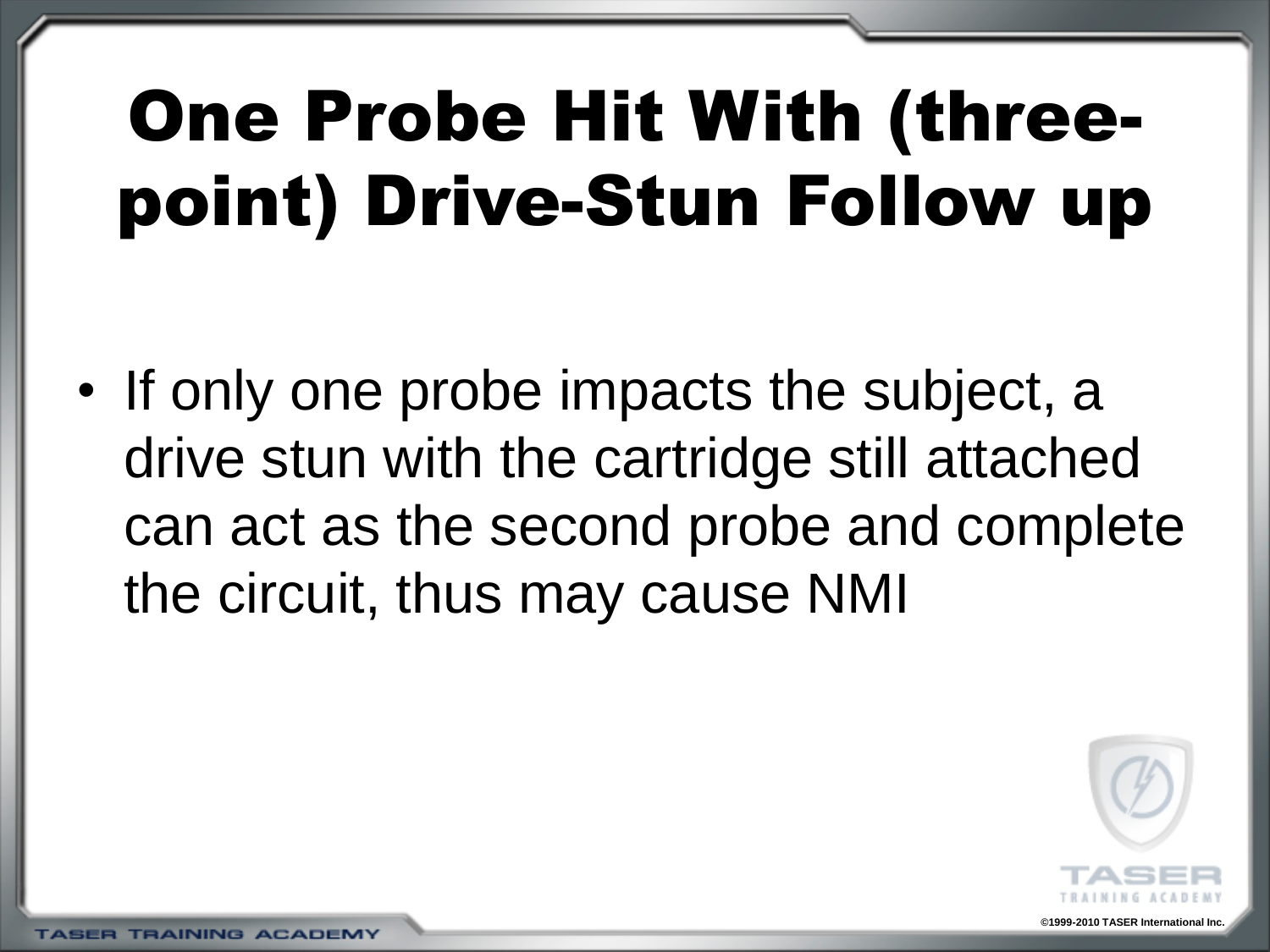# Injuries From Falls

- NMI frequently causes people to fall
- Falls, even from ground level, can cause serious injuries
- Consider the environment and the likelihood of a fall related injury



**TRAINING ACADEMY**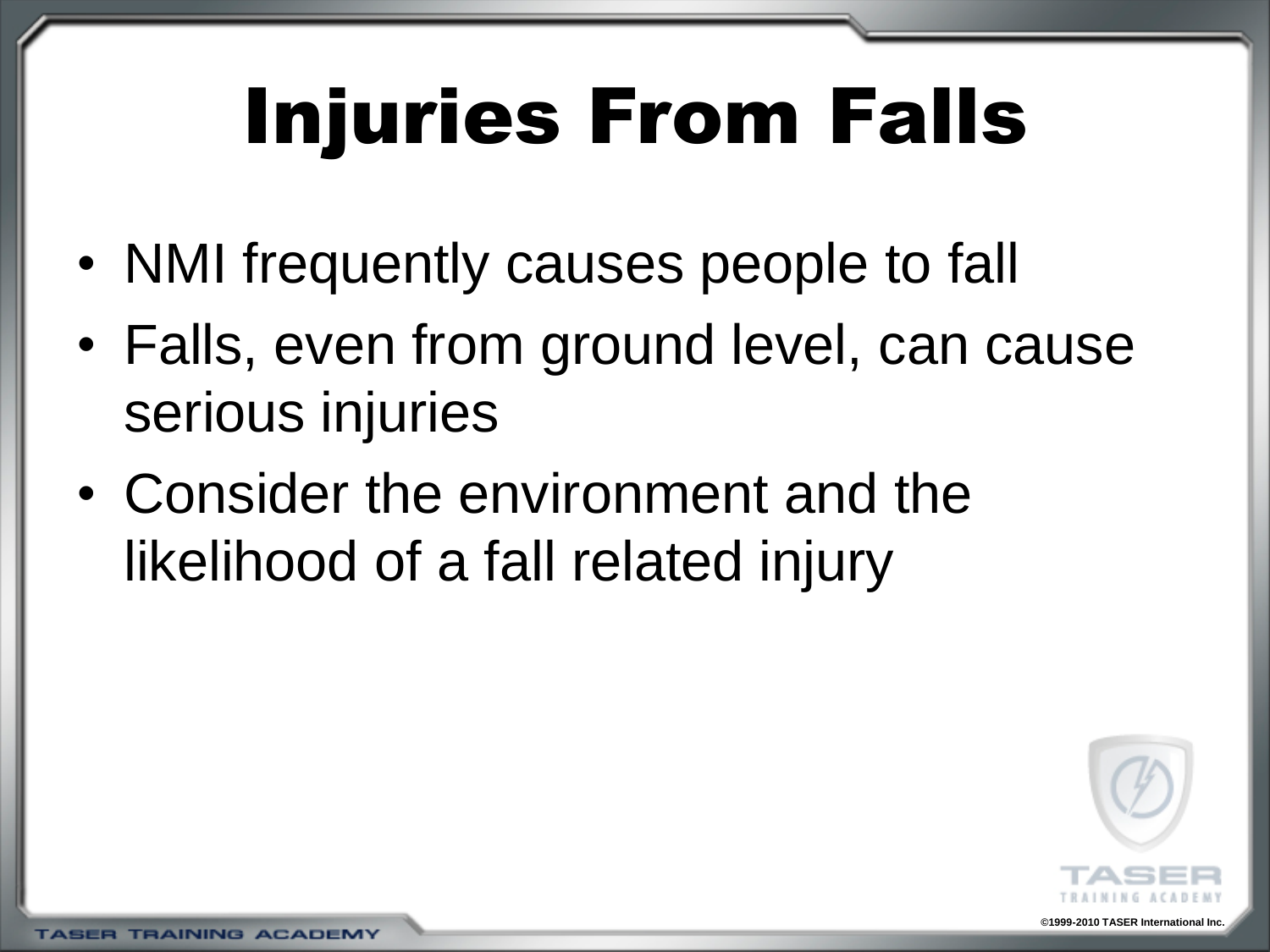# Contingencies

- No weapon system will operate or be effective all of the time
- An ECD or cartridge may not fire or be effective
- Be prepared to transition to other options